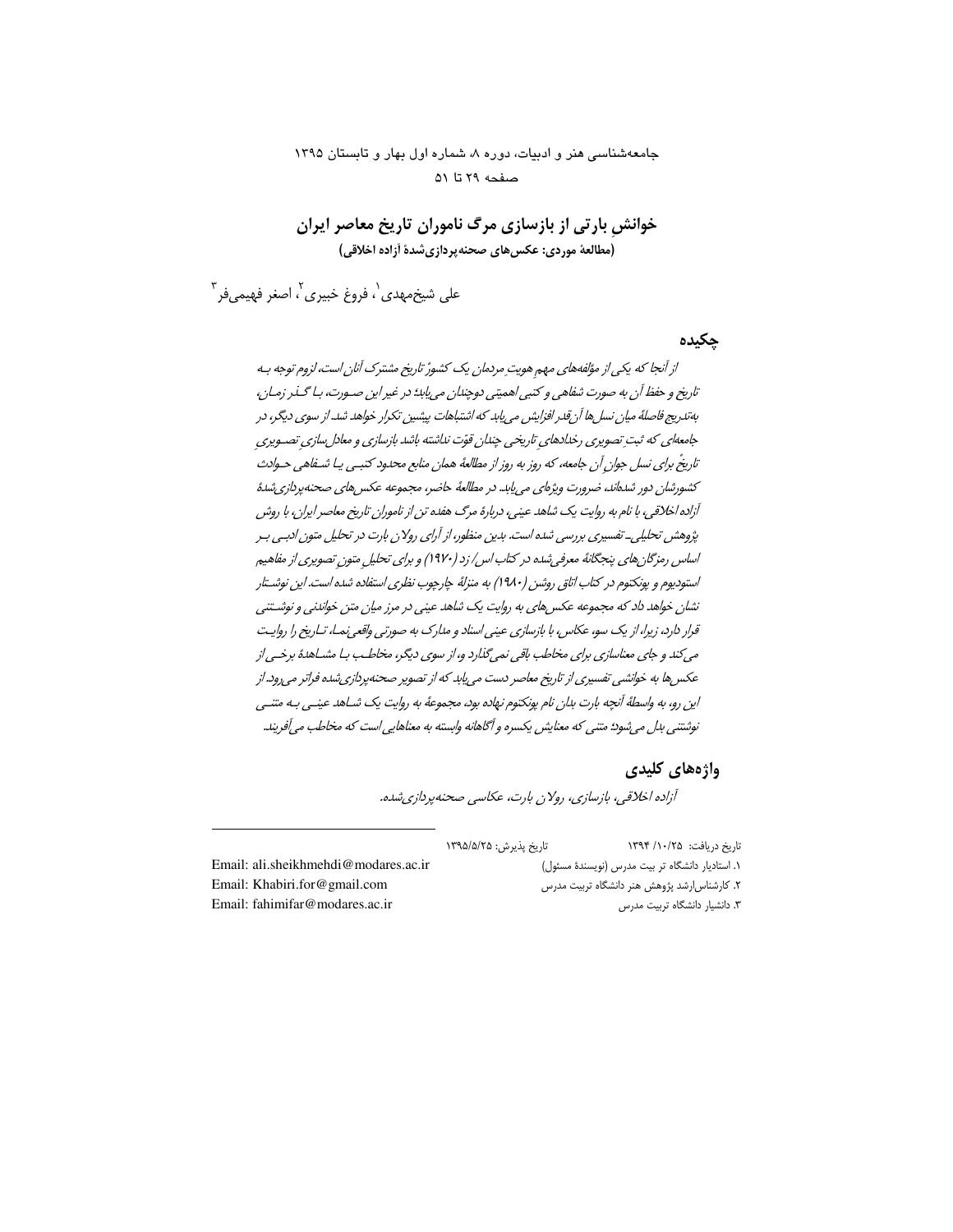مقدمه

اصطلاح شگفتانگیز «جامعـهٔ کوتـاهمـدت» را محمـدعلی همـایون کاتوزیـان بـرای نخستین بار در مقالهای به سال ۲۰۰۴ به کار برد. این مقاله، چند سال بعد، همانند سـایر آثار کاتوزیان، به فارسی ترجمه شد. به نظر کاتوزیان، این اصطلاح برای جوامعی ماننـد ايران كاملاً بجاست، زيـرا در آنهــا حاكميــتِ اسـتبدادي موجـب بــي ثبــاتي اقتصــادي. اجتماعی، و فرهنگی میشود. بنابراین، در چنین جوامعی نمیتوان برنامههای بلندمـدت را بهآسانی اجرا کرد و چهبسا اساساً امکانپذیر نباشد. دستاورد این عدم تداوم در امـور مختلف أن خواهد شد كه هر حكومتي، به محض رسيدن بـه قــدرت، بــا همــهٔ قــوا، بــا کلنگ، هر آنچه از حکومت قبل بر جای مانده است تخریب خواهد کرد. در نتیجهٔ ایــن تخريبها، جامعهْ حافظهٔ تاريخي خويش را از دست خواهد داد و فاصلهٔ بـين نسـلهـا بیشتر خواهد شد و، اساساً، پس از سپریشدن چند دهه، تقریباً رخدادهای مهم تــاریخیْ منابع مستنداتی خود را از دست خواهند داد و به پوشهای از تخیلات و افسانهها تبـدیل خواهند شد (کاتوزیان، ۱۳۹۱: ۱۱).

کاتوزیان، در کتاب متأخرش، اضافه م<sub>ی</sub>کند، «در واقع، با کنار گذاشتن چند مـورد از استثنائات در تاریخ سیاسی ایران، همواره، «دولت به فرمانروایی دلبخواهی و استبدادی تمایل داشته است؛ جامعه [نیز] به شورش و آشوب. چهار موقعیـت معمـولاً در تــاریخ ايران حاكم بوده است: فرمـانروايي خودسـرانه و اسـتبدادي؛ ضـعيفشـدن حكمرانـي خودسرانه؛ انقلاب؛ و سپس هرج و مرج که معمولاً پیامدش بازگشت مجدد حکمرانــی خودسرانه و استبدادي بوده است» (Katouzian: 2013).

از این رو، می توان این گونه استنباط کرد که روایتهای تــاریخی بازســازیشــده بــه واسطهٔ رسانههای دیداری گوناگونْ تصاویری به شمار میروند که بـهتـدریج جـایگزین واقعیت خواهند شد. در این روایتها، چشمانداز راوی نیز به واقعـه افـزوده مـیشـود.

 $\forall$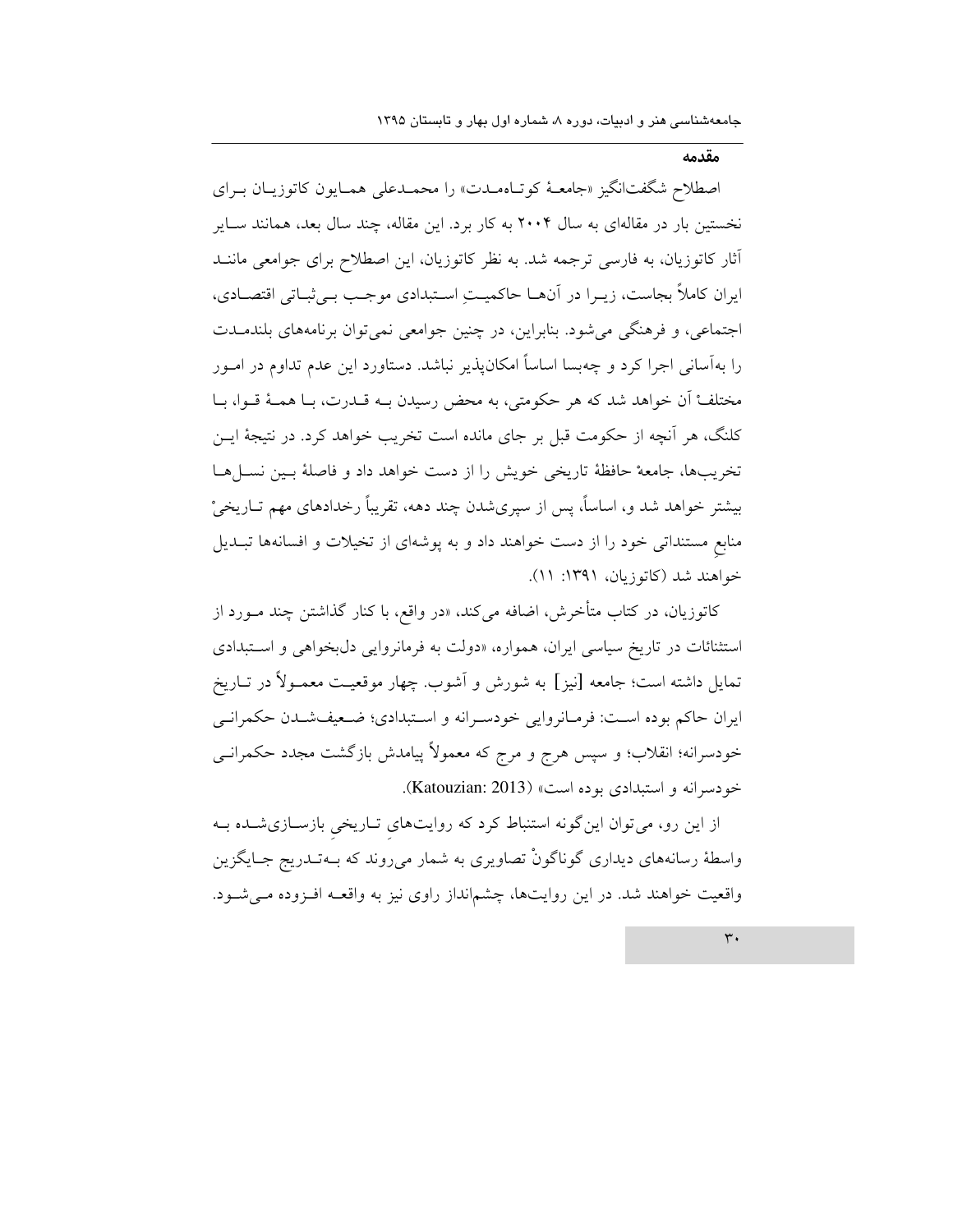در مجموعه عکسهای مورد بررسی در این مطالعه،' رخـدادهـای تــاریخی بــه وســیلهٔ عکاسی صحنهپردازیشده بازسازی شدهاند. در این مجموعه، نگاهِ عکاس به لحظههـای مرگ، قتل، دفن یا کشف جسدِ افراد نامور تاریخ معاصر ایران نمایش داده شـده اسـت. در این روایتها، آنچه بهدقت بازسازی و تعریـف شـده لحظـههـای خاصـی از مـرگ ناموران تاریخ معاصر ایران است که اهمیت آن به انتخاب عکاس ارتباط دارد.

ثبت رخدادهای زمان گذشته را با نام «تاریخ» مشخص می سازند. برای مردمـانی ک اساساً با فرهنگ شفاهی روزگار میگذرانند ثبتِ نوشتاری تاریخ فارغ از حب و بغضها نمی تواند باشد. اما، اینکه چرا نسل امروز، بهویژه، به تـاریخ تمایـل یافتـه مـیتوانــد بـه گونهای رویکرد انتقادی جوانان امروز به اعمال نسل پیشینشان باشد. دو بــار اســتقبال از برگزاری مجموعه عکسهای صحنهپردازیشـدهٔ أزاده اخلاقـی، نشـان مـیدهـد کـه استقبالکنندگانْ به تجسمبخشی اَن چیزهایی علاقهمندند که به عنــوان رخــداد تــاریخی همواره از زبان دیگران شنیدهاند و خود نمی توانستهاند شاهد آن رخدادها بوده باشند.

گذشتهٔ در جامعهای شفاهی، مانند کشور ایران، به دلیل فقدان ثبت تاریخ، همواره در فواصل نسلها نایدید می شود. در روزگاری که تصویر گرایی بر زنـدگی همگـان تسـلط یافته است، مردمانی، مانند نسل جوان کشور ایران، از آثار هنرمنـدی کـه تجســمدهنـدهٔ تاریخ نخوانده یا ثبتنشدهشان باشد استقبال میکنند. گرچه آزاده اخلاقی ادعای ثبت دقیق واقع گرایانه از رخدادهای تاریخی مرگ ناموران تاریخ معاصر را نــدارد و تصــریح می کند که فقط روایت خود را ارائه کرده است و نه لزوماً آنچه واقعیت تــاریخی بــوده است (از متن گفتوگوی اَزاده اخلاقی با خبرنگار ســایت «مهرخانــه»<sup>۲</sup>)، حضــور او در

2. www.mehrkhane.com

 $\mathsf{r}'$ 

١. به روایت یک شاهد عینی نام مجموعه عکس های آزاده اخلاقی است؛ این مجموعه اسفندماه ١٣٩١ در گالری محسن در شهر تهران بـه نمایش درآمد. ذکر این نکته لازم است که بار دیگر در دی.ماه ۱۳۹۴ در همان گالری تصاویرِ یادشده برای علاقهمندان بـه معـرض نمـایش عمومی درآمد و همزمان مدیر گالری کتابی حاوی تصاویر یادشده منتشر کرد.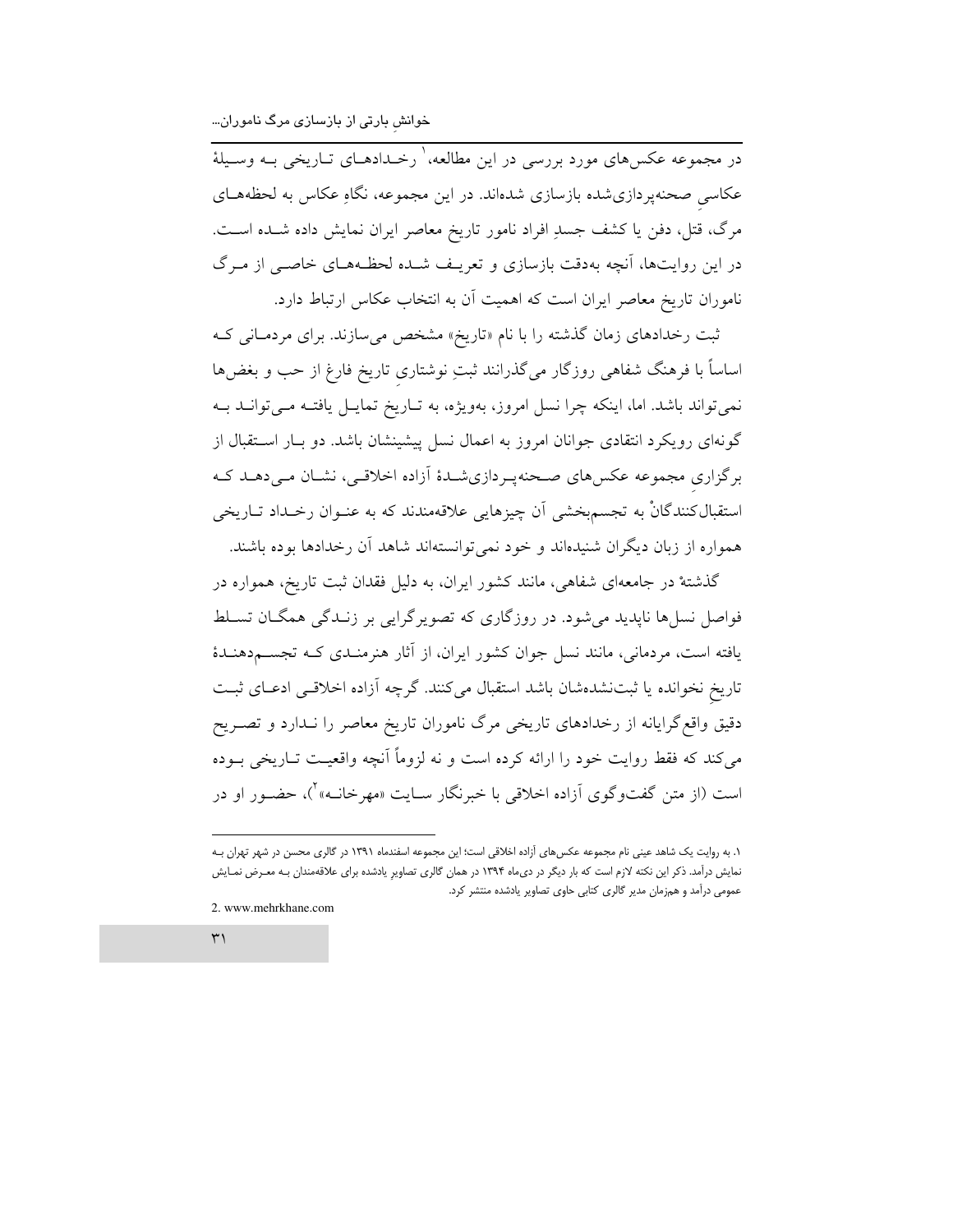همهٔ عکس های برساختهاش تأییدی است بر اظهار او.

پیشینه و روش تحقیق

مجموعهٔ عکاسی *به روایت یک شاهد عینی،* در دورهٔ نمایشش در گالری محسن، بـا نقدهای گوناگونی روبهرو شد. این نقدها بیشتر، به لحاظ فنی، دربارهٔ این مجموعه بـود. رسانهها در باب این مجموعه مصاحبههایی با خالق مجموعه انجام دادند، امـا تـا کنـون مقالهای پژوهشی با چارچوب نظری مشخص دربـارهٔ اَن تــدوین نشــده اســت. دربــارهٔ پیشینهٔ چارچوب نظری مجموعه باید گفت رمزگانهای تحلیلے رولان بـارت پـیش از اين در متون ادبي به كار گرفته شده است؛ نمونـهٔ فارسـي آن مقالـهٔ صـفيئي و سـلامي (۱۳۹۰) است. رولان بارت، در آثار خود، بر خوانش مخاطب تأكيد مي كند؛ خوانشي كه از اثر به متن و از مؤلف بـه خواننـده در چـرخش اسـت. در تفسـير عكـسهـاى ايـن مجموعه از دو روش بارت استفاده شد: یکی، در نقد داستان *سارازین* با عنــوان *اس/ زد* (۱۹۷۰) و دیگری در *اتاق روشن (۱۹۸۰*)؛ با تجزیه و تحلیل و بازگشایی رمزگان های این عکسها، دیدگاه هنرمند به تاریخ معاصر ایران روشن میشود.

### عکاسي و روايت تاريخ در مجموعهٔ *به روايت يک شاهد عيني*

با دیدن یک عکس صحنهپردازیشدهٔ نخستین نکتهای که به ذهــن متبــادر مــی شــود تصویری از یک صحنهٔ فیلم است. «حرکتْ» مهمترین عامـل تمـایز تصـویر سـینمایی و عکاسیک است؛ تصویر عکاسیک فاقد عنصر حرکت است و این سکون میـان بیننـده و عکس وقفهای ایجاد میکند؛ این وقفه در سینما بـا زنجیـرهٔ تصـاویر در حـال حرکـت جبران مي شود. در عكاسي صحنهير دازي شده مجموعهاي از ويژگي ها وجود دارد كه آن را به سینما نزدیک می کند. اساساً، عکاسیْ رسانهای است که واقعیت را بـدون واسـطه

 $\tau\tau$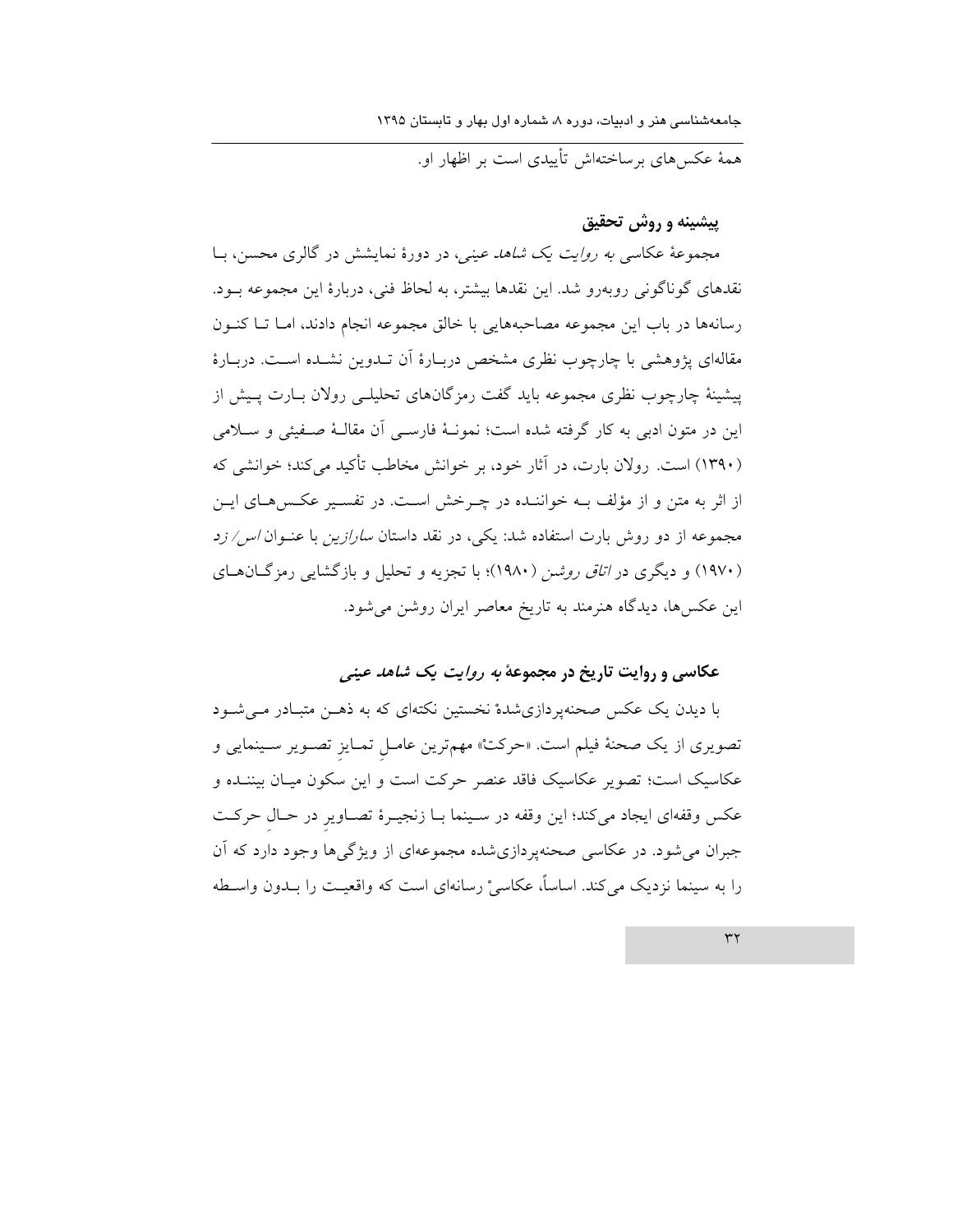ارائه میکند، اما در عکاسی صحنهپردازیشدهٔ تصاویری خلق میشود که گویی روایتبی سینمایی دارند. در این گونهٔ عکاسی، عکاس، ماننـد سـینماگر، کـه نماهـای متفـاوت را انتخاب و تدوین میکند، از میان تصاویر عکاسیشـده بهتـرین را انتخـاب مـیکنـد. در مجموعهٔ پیش رو، هر عکس قالبی فشرده از یک مستند بازسازی شده است و در مکـان و زمانی مشخص به وقوع میپیوندد. عناصر اصلی هر روایت ـ یعنـی زمـان، مکـان، و علّیت ۔نیز در عکسہا قابل شناسایی است. غیر از عناصری کـه وجهـی روایـتگـون دارند، عوامل دیگری نیز در عکسها وجود دارد که به نقل روایت یاری می رساند؛ ایــن عوامل شامل دادهها و منابعی است همچون اسناد، گزارشها، و روزنامـههـا و حـاکی از بهکاربستن روشی تاریخی برای روایت عکسهاست. روشن است که شیوهٔ ارائـهٔ مـرگ شخصیتهای گوناگون در انتقال ذهنیت تاریخی به مخاطب این مجموعه مؤثر است.

غالباً دو انقلاب مشروطه و انقلاب اسلامی فرازهایی مهم از تاریخ معاصــر ایــران در نظر گرفته می شوند. حوادث پیش و پس از ایـن دو انقــلاب بــرای تحلیـل پدیــدههــا و دگرگونیهای تاریخ معاصر ایران بسیار مهماند. عکاس این مجموعه، در نگاه به گذشته، تلاش کرده است مصداقهایی از همهٔ گروهها و افراد تأثیرگذار در این دو برههٔ مهــم از تاریخ معاصر ایران را انتخاب و صحنهپردازی کنـد. آزاده اخلاقـی لحظـهٔ مـرگِ چهـار شاعر، یک فیلم ساز، چهار چریک، یک رزمنـده، دو سیاسـتمـدار، یـک متفکـر، یـک ورزشکار، و شماری دانشجو را برگزیده است. او، برای این گـزینش، عـلاوه بـر عامـل تأثیرگذاری بر تحولات تاریخ ایران، خواه ناخواه، دیدگاه سیاســی خــود را دخالــت داده است. از باب نمونه، در این مجموعه، مرگ محمد مصدق، فـردی کـه در تـاریخ ایـران بسیار تأثیرگذار بوده است، با صحنهای آرام و بی هیاهو بازسازی شده اسـت. در مقابـل، مرگ مبارزان و چریکان، به منزلهٔ جوانــان آرمــانگــرا، پُررنــگـتــر نمــایش داده شــده و پرداخت و شیوهٔ ارائهٔ آنها با هیجان آمیخته شده است. بیشـتر صـحنههـای قتـل ایـن

 $rr$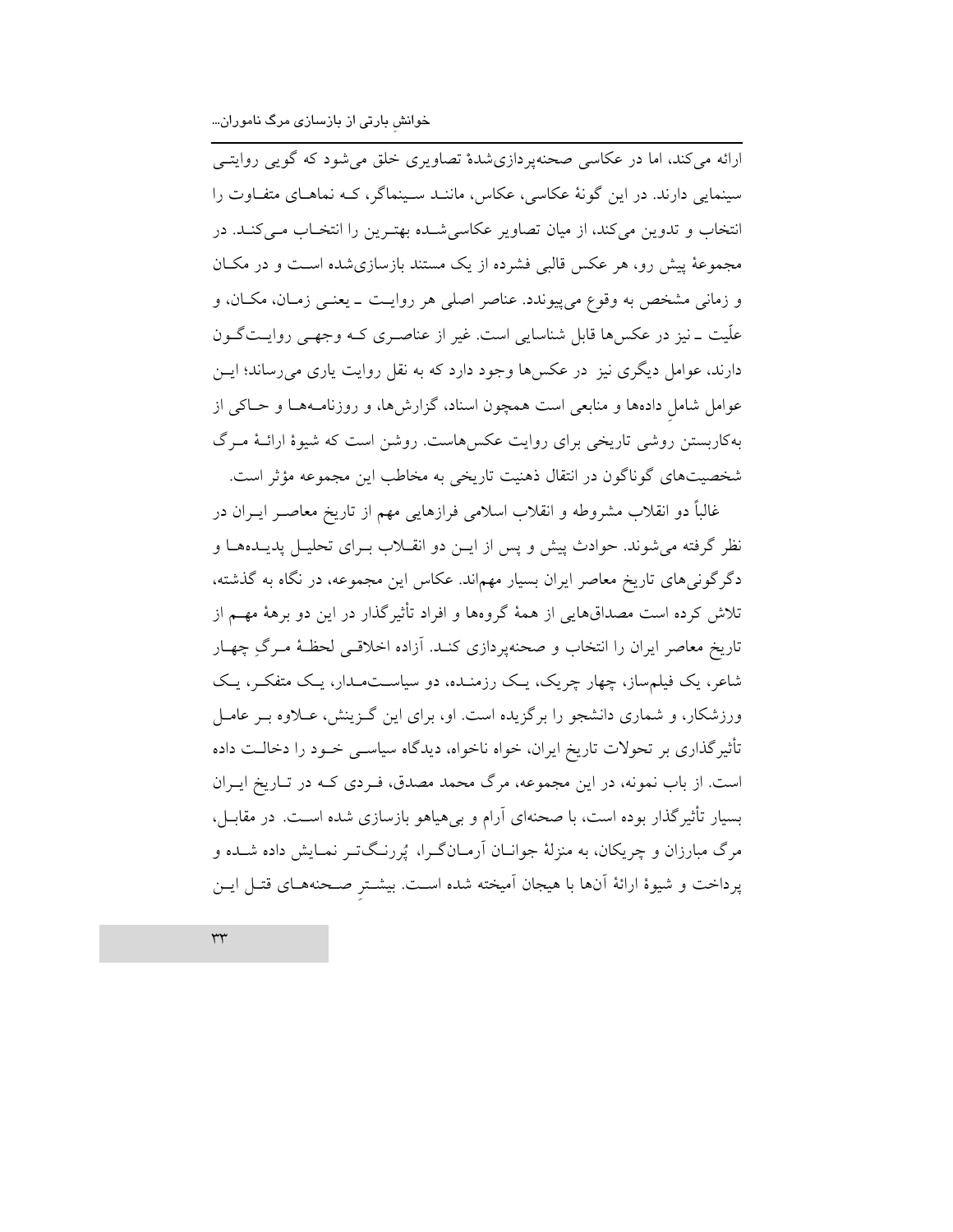مجموعه به مرگ اعضای سازمانهای انقلابسی مربـوط مـیشـود کـه در فاصـلهٔ زمـانی سالهای پیش از انقلاب ۱۳۵۷ رخ داده است. شاعرانی که در ایــن مجموعــه بــه مــرگ آنها پرداخته شده، اغلب، به سبب مبارزه با حکومت استبدادی وقت، به قتل رسیدهانــد. با در نظر گرفتن عامل مرگ نـاموران سیاسـی، مبـارزه و مقاومـت در برابـر اسـتعمار و استبداد دو مؤلفهٔ مهم آثار آزاده اخلاقی است برای توصیف دورهٔ معاصر ایران.

در این مجموعه دو گونه روایت قابل بازیابی است: نخست، هر قاب که روایتگـر مـرگ یک فرد یا گروه است؛ و دیگر، روایتی که از حرکتِ ذهن بیننده از مرگی به مرگ دیگـر بــه وجود می آید. در سطح نخست، شاهد روایـتهـای خـود عکـاس هسـتیم و در سـطح دوم مخاطب عکسها سفر از مرگی به مرگ دیگر را تجربه مـیکنـد و خــود نقـش راوی را بـر عهده میگیرد. در روایت دوم، هنرمندِ غایب و مخاطبْ فعال میشــود. از ایــن رو، خــوانش روایی شخصی از تاریخ معاصر ایران در سطح دوم و توسط مخاطب میسر میشود.

# چارچوب نظري پژوهش

بارت، در کتاب *اس/ زد*، رمان *سارازین* بالزاک را با استفاده از رمزگانهای پنجگانــه بررسی کرده است. در تحلیل بارت، متنْ اهمیت بســزایی دارد. او در ایــن تحلیــلْ مــتن ادبی را به متن خواندنی و نوشتنی تقسیم میکند (Barthes, 1990: 4). درون مایهٔ مشترک همهٔ اَثار بارت درک این نکته است که چگونه مخاطب به متن۵ا معنا میبخشد. هدف اصلي بارت شناخت توانايي ويژهٔ انسان براي درک هنر و ادبيات است.

عکسهای این مجموعه، با استفاده از رمزگانهای رولان بارت، تحلیل شدنی است. در این مطالعه، رمزگانهایی که بارت پیش تر در کتاب *اس/ زد* برای یک مـتن ادبـی بـه کار برده بود در یک متن تصویری ــ مجموعه عکسهای آزاده اخلاقی ــ به کــار گرفتــه می شود. بارت متن را به ادبیات منحصر نمیدانست و بر آن بود که متن را نمی توان در

 $\forall$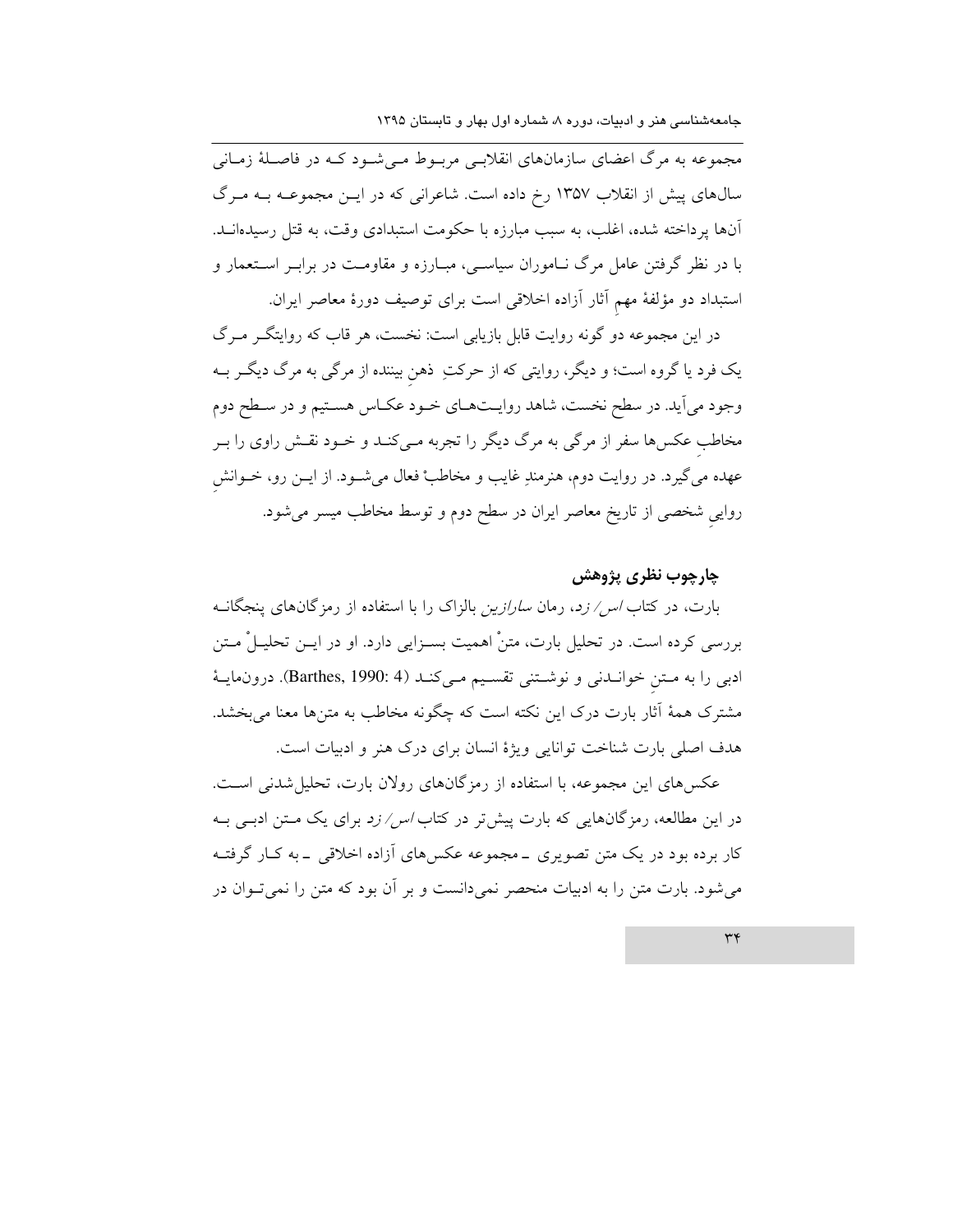۔<br>قالبی خاص گنجاند، بلکه آثار دیداری، مانند فیلم و عکس، و حتی پوشاک نیز مــتن بــه شمار میرووند. در این تقسیمبندی رمزگانی، بـارت مـتن مـدرن و کلاسـیک را بــر ایــن اساس از یکدیگر متمایز می ساخت که آثار کلاسیک اساساً مؤلف،حورند و باید آنها را متن خواندنی دانست؛ بدین معنا که نویسندهْ روایتی می $\mathcal{S}$ ارد که خواننده را از هر گونــه تولید و ساخت معنا معاف میکند. از نظر بارت، در این گونـه متـون، نویسـندهْ فعالانـه حضور دارد و خواننده به مسیر مورد نظر او رهنمون مـیشـود. در میـان رمزگـانهـای بارت، رمزگانهای پرواَیرتیک ْ (کنشی) و هرمنوتیک ْ (تفسیری) بــرای خــوانش چنــین متونی به کار می]ید. اما، رمزگانهای نمادین ؓ، فرهنگی ؓ، و دالی ٌ که موجب معناســازی مخاطب یا درگیرساختن ذهن خواننده میشود او را با روایت همراه مـی کنـد. بنـابراین، خوانندهٔ متون کلاسیک، اعم از نوشتاری و دیداری، در برابر متنْ موضعی انفعـالی دارد؛ در حالی که خوانندهٔ متون مدرن در جریان خوانش اثر به خالق نوشـتار بـدل مـیشـود. بارت، با استفاده از این روش، سعی ندارد نیّت مؤلف یا محتوای پیام آن را آشکار کنـد، بلکه میکوشد سازههای بنیادین درکِ یک اثر ادبی یا هنری را استخراج کند.

در واقع، از نظر بارت، با یک رویک د سـاختارگرایانه، رمزگــانهــای پروآیرتیــک و هرمنوتیک مربوط به نویسنده است و خواننده میکوشد از طریق آنها روایت مورد نظر مؤلف را دریابد؛ اما، بارت در رمزگانهای سهگانـهٔ دیگـرش بـه خواننـده اهمیـت داده است. در واقع، او، با چـرخش از سـاختارگرايي \_كـه مـتن، حور اسـت \_بـه پساساختارگرایی، در پی گسترش نظریهٔ مرگ مؤلف و تولد خواننـده اسـت. او از مــتن توقع دارد که فاصلهٔ میان نوشتن و خواندن را بکاهد. متن خواندنیْ خواننده را بــیکـار،

- 1. Proairetic code
- 2. Hermeneutic code
- 3. Symbolic code
- 4. Cultural code
- 5. Semi code
- $\mathsf{r}\mathsf{a}$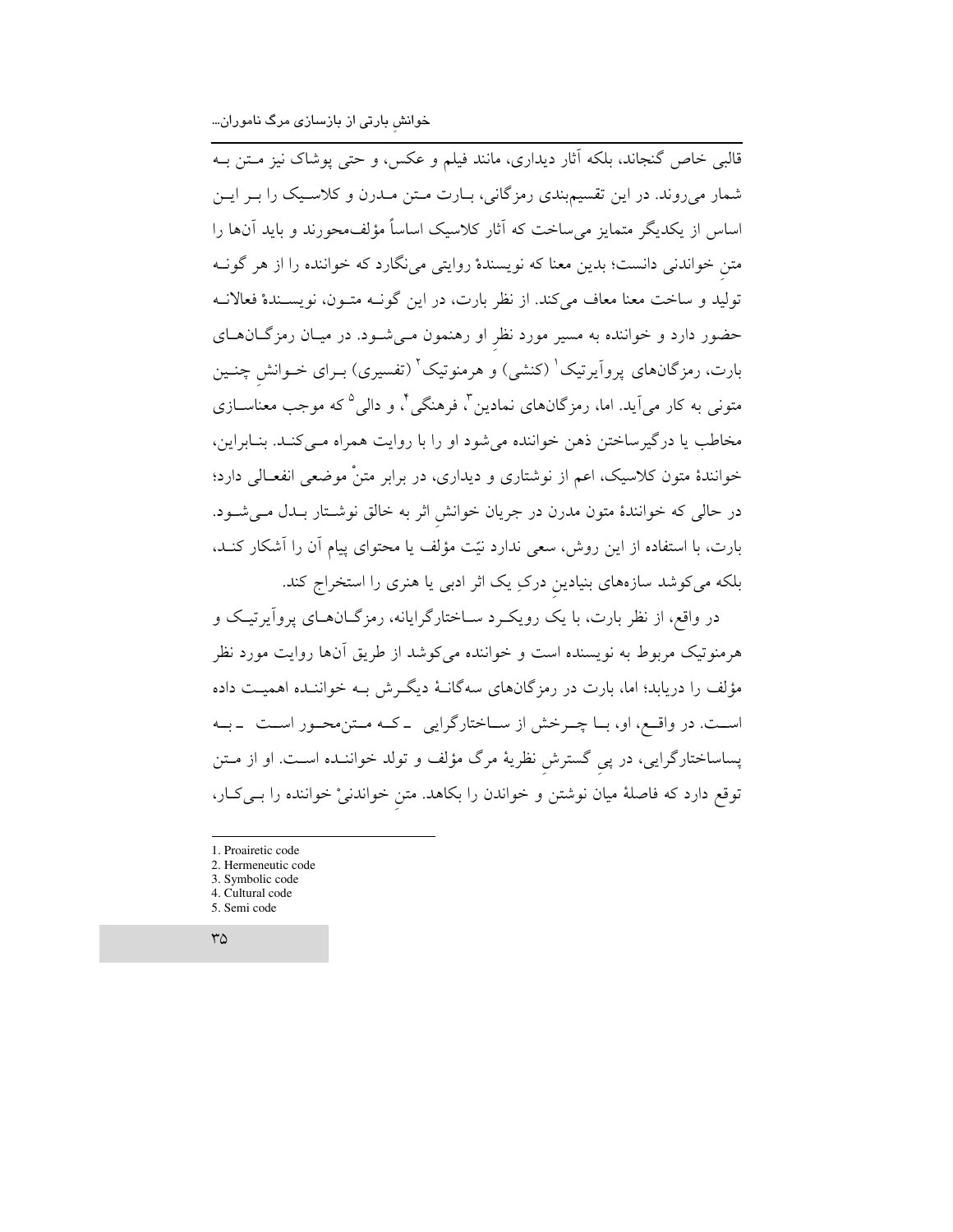به كنش، و نامنعطف مى سازد (يين، ١٣٨٢: ١١٥). مى توان ايـن اظهـارنظر بـارت را نـه دربـارهٔ ادبیات، بلکه دربارهٔ متن تصویری نیز صادق دانست، زیرا، از نظر او، ۖ اَنها عکسهـایی هســتند که ما را برمی|نگیزند تا با عکاس همدلی کنیم. در این گونه عکس هـا، درک بیننـده از روایـت موردِ خواست عکاس کـاملاً مشــابهِ همـان رمزگــانهــای پرواّیرتیـک و هرمنوتیـک در متــون خواندنی است. ولی، از سوی دیگر، عکسها بیننـده را بــه معناســازی خــویش فــارغ از آنچــه خواستِ روایت عکاس بوده است ترغیب میکنند؛ کاملاً مانند متن نوشتنیْ کـه خواننـده را بـه توليدكننده بدل مي كند. متن اول فقط خواندني است؛ در حالي كـه مـتن دوم نوشـتني اسـت و درست در همين جاست كه «مرگ مؤلف» اتفاق مـ افتـد (Barthes, 1977: 148). بنـابراين، دیگر مؤلف یا عکاس فقط شخص صالحی نیست که می تواند مــتن روایــی خــویش را تفســیر کند، بلکه او فقط یک امکان از هزاران امکان معنای متن را ارائه می کنـد و خواننـده آزاد اسـت آنگونه که خود می خواهد روایت را بسازد و بدین ترتیب از متن لـذت ببـرد و حتـی قصـد و نيّت مؤلف را فراموش كند.

با توجه به آرای بارت، میتوان اظهار کرد که مجموعهٔ *به روایت یک شاهد عینی* در مرز میان متن خواندنی و نوشتنی قرار میگیرد؛ از یک سو، عکـاسْ تـاریخ را بـا ارائـهٔ اسناد و مدارک به صورتی واقعی روایت میکند و جای تفسیر برای مخاطب نمی گذارد و، از سوی دیگر، مخاطب، با مشاهدهٔ آنها، به خوانشی از تاریخ معاصر دست مـیLیابـد که از متن فراتر میرود. به واسطهٔ تحلیل رمزگانی بارت، مجموعهٔ *به روایت یک شـاهد* عینبی هم به متنی خواندنی هم به متنی نوشتنی بدل شده است؛ متنبی کـه، از یـک سـو، تداوم اندیشههای عکاس به مرگ نامورانی است که رخ داده و، از سوی دیگر، معنـایش یکسره و آگاهانه وابسته به معناهایی است که مخاطب می آفریند.

بارت *اتاق روشن* را ده سال پس از *اس/ زد* و در سالهای پایانی عمرش نوشت؛ او در این کتاب به نقد و تحلیل عکس پرداخت و برای توضیح دوگانگیای که از عکسها

 $r\varsigma$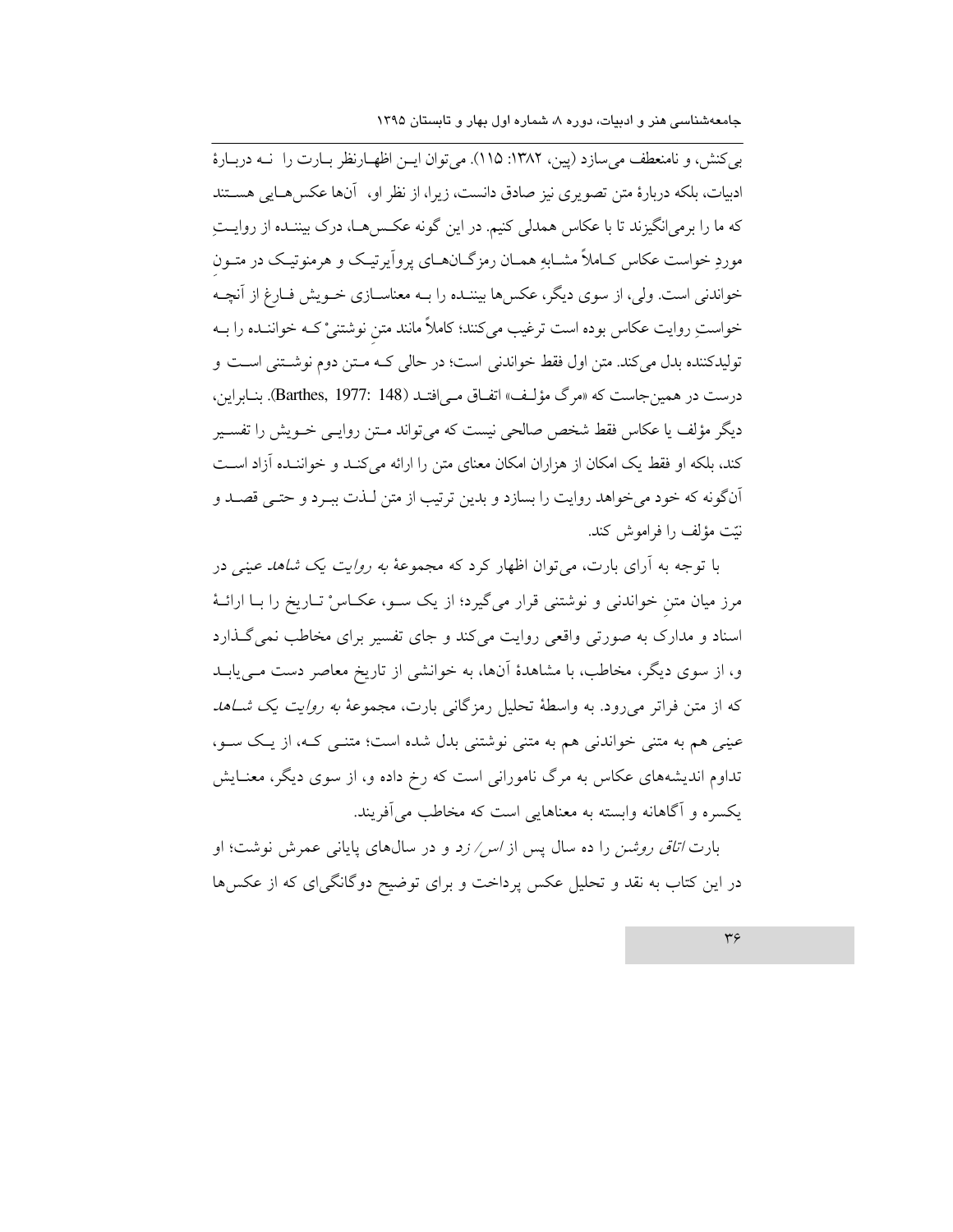دریافت میکرد دو اصطلاح برگرفته از زبان لاتین را به صورت اسـتودیوم` و پونکتــوم<sup>۲</sup> مطرح کرد. او عکس را همچون متن بررسی کرد و چیزی شبیه رمزگانهای پنجگانــه، که پیشتر در تحلیل متن ادب<sub>ی</sub> در *اس/ زد* به کار گرفته بود، برای متن عکاسانه بـه کـار برد. بر این اساس، می توان گفت که رمزگانهای تحلیلی، بـر حسـب مـتن خوانــدنی و نوشتني، تفکيک پذيرند و اين دستهبندي دربـارهٔ دو وجـه مـورد بررســي بـارت دربـارهٔ عکس نیز تطبیق پذیر است. استودیوم مورد نظر بارت تا آنجا عکس را تحلیل می کند که در گسترهٔ خواست عکاس است و در تداوم تحلیل رمزگـانی پروآیرتیـک و هرمنوتیـک است که پیش تر در کتاب *اس/ زد مطرح* کرده بود، زیرا اسـتودیوم باعـث مـیشـود تـا بیننده، بر حسب دانش کلی خود، از فضای عکس بتوانـد روایـت عکـاس را تشـخیص دهد؛ در واقع، ناظر عکس، از طریق استودیوم، نیّات و مقاصـد عکـاس را مـیفهمـد و تشخیص میدهد. اما، پونکتـوم ویژگـی مـتن نوشـتنی را بـرای مخاطـب عکـس پدیــد می آورد. «پونکتوم همان ویژگی نسبی [ از روایت] است کـه مخاطـب خــودش آن را درمی یابله.» (Barthes, 1980: 27)

این طور به نظر می رسد که آنچه تفسیر بیارت در *اس/ زد* را بیا تحلیبل او در *اتیاق* روشن مربوط می سازد تطابق رمزهای به کارگرفتهٔ او در ایـن دو اثـر اسـت. لازم اسـت توضیح بیشتری افزوده شود که بارت دربارهٔ عکاسی دو اصطلاح پونکتـوم و اسـتودیوم را بیشتر در مواجههای حسی و تجربی با عکسها مطرح میکند. این نوع برخورد او در عکسهای واقع گرایانه بهخوبی یافت میشود. بارت بـه دنبـال آن اسـت کـه چـه چیـز مخاطب عکس را به درنگکردن وادار میکند. در این زمینه، استودیوم را عنصر نخست گسترهای میرداند که مفهوم آشنایی با شـیوهٔ کـار عکـاس و پیشـینهٔ عکـس هـای مشـابه

1. Studium 2. Punctum

 $\forall v$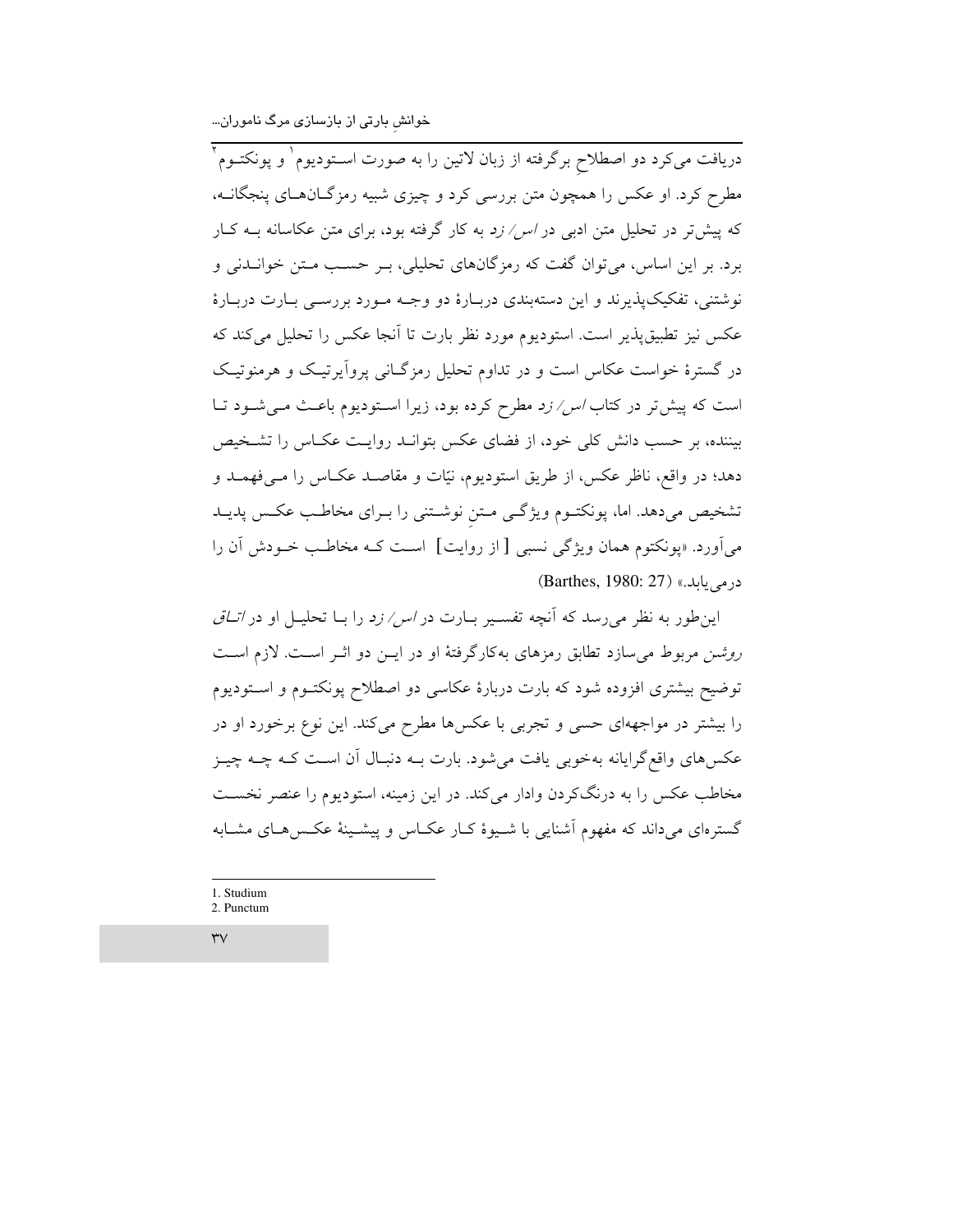بهطور ضمنی در آن موجود است. بنابراین، استودیوم به تماشاگر اجازه میدهـد تـا نیّـاتی را که به اعمال هنرمند قوام و حیات می دهد کشف کند. در حالی کـه، از نظـر بــارت، یونکتــوم فارغ از این وابستگی۵هاست و برای توصیف ویژگی۵ایی از عکس است که به چیز متفـاوتی از اّنچه صريحاً نشانش مي<هند دلالت دارد (بارت، ١٣٩٠: ٣٨). يونكتــوم واجــد خصايصــي جزئي است؛ يكي از آنها غيرعمدي ودن است. بارت بر آن است كه «آنچــه عكــاس تعمــداً در عکس جای میدهد تأثیری را که یـک چیـز غیرعمـدی دارد نـدارد؛ ایـن بـه نهــانıپینـی مخاطب بستگی دارد که عنصری را که عکاس سهواً یا بـر اسـاس پـیش(نگاشــتهــایش در عکس جای داده است پیدا کند» (Barthes, 1980: 95). ویژگی غیر عمدیب دن در عکاسبی صحنهیر دازی شده امری تقریباً ناممکن است، ولی می توان وجهی از نهــان(پینــی و دقــت نظـر ناآگاهانهٔ عکاس را در این گونهٔ عکاسی، که بیش از یک سده پیشینه دارد، یافت.

از نظر بارت، پونکتوم موجب جهـش علاقـهٔ مخاطـب مـیشـود و آن را بــه نــوعی «جانآگاهی» می توان تعبیر کرد؛ یعنی «اَن ویژگیای که به مخاطب روشن بینسی خاصب مي دهد» (Ibid: 50). ويژگي مهم ديگر پونكتوم پس از وقوع عمل است؛ بدين معنا ك مخاطب عکسْ پونکتوم را اغلب نه در حین دیــدن عکــس، بلکــه زمــانی کــه آن را بــه کناری گذاشته یا دربارهٔ آن فکر میکند ناگهان درمییابـد. در پونکتـوم مـا از کلیشــهمـا فاصله میگیریم و به آفرینش معانی تازه بر مبنای روایت خویش از تـوالی رخـدادها یـا تفاسیری که بر انگیزهها و کردارهای افراد داریم اتکا میکنیم. بنابراین، روایت عکـاس و خواست او را کنار میگذاریم و در عوض به فهم خویش اهمیت مـیدهـیم. در اینجـا لحظهٔ مرگ مؤلف/ عکاس و تولد خواننده/ بیننـده رخ مـیدهـد. از ایـن رو، بــه پــاری پونکتوم معنای هر عکس در ذهن مخاطب، بـهویــژه هنگــامی کــه عکــس را بــه خــاطر می آورد، ساخته می شود. بارت در توضیح پونکتوم می گوید:

«امکان دارد عکسی را که به خاطر می آورم بهتر بشناسم تا هنگامی کـه نگـاهش مـیکـنم؛

 $\mathsf{r}_\Lambda$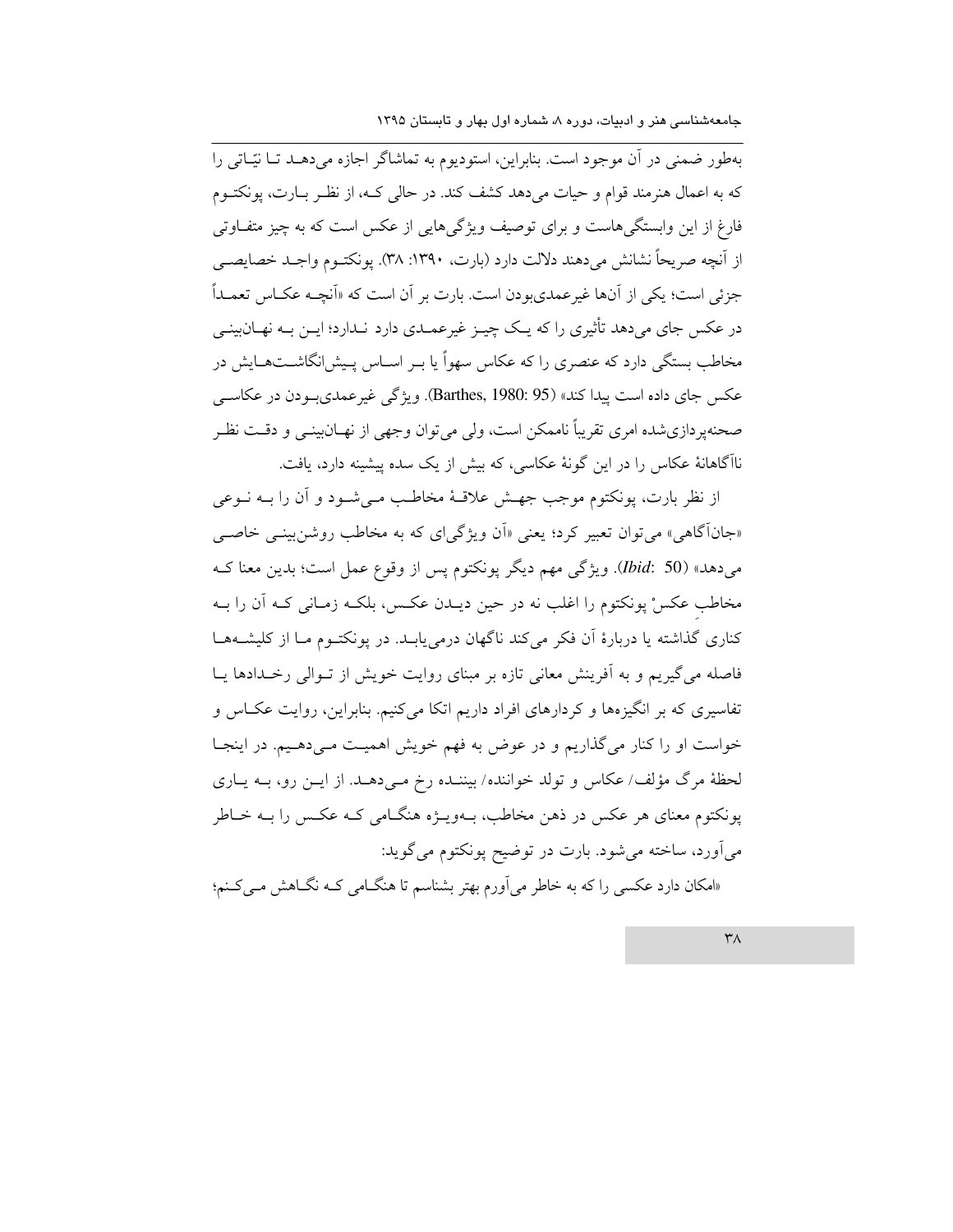خوانش بارتی از بازسازی مرگ ناموران...

گویی نگاه مستقیم و رودررو زبان خود را به اشتباه جهـت مـیدهــد و آن را درگیــر توصــیفی می کند که همواره کانون تأثیرش را، یونکتوم را، از دست خواهد داد». (بارت، ۱۳۹۰: ۴۲)

در واقع، هنگام مشاهدهٔ عکس، عکاس به استودیوم میپردازد تا بینندهاش را بـه مسـیر و سمتی که مورد نظر و خواست خودش است هــدایت کنــد و هنگــام بــهـیــادآوری از تــأثیر مستقيم اَن کاسته مي شود و اين بار چيزي از عکس در ذهن بيننده قوّت مي گيرد که موجـب معناسازیاش می شود و این همان تأثیر یونکتوم است کـه از حـوزهٔ پرداخـت و هــدایتگری عکاس برای کشاندن بیننده به مسیر خودخواسته از طریق استودیوم متمایز است.

يونكتوم به مخاطب فرصت مى دهد تا با استفاده از آنچه مى بينـد بــه نقــاط مقابــل و برابرنهادههای عکاس دست یابد. همچنین، ارجاع متن بــه بیــرون کــاملاً از کارکردهــای یونکتوم حاصل می شود. مشخص است که بارت \_چه در دورهٔ نوشتن *اس/ زد چــه د*ر نگارش *اتاق روشن* \_با رویکردی دوگانه به تحلیل متن میپرداخت. در این دوگانگی، بارت رویکردی تدافعی به تحلیل ایستا دارد و به نظر می رسـد دیـدگاهش \_در دورهای که همگان او را ساختارگرا میدانستند ـ به پساساختارگرایی نزدیک شده بود.

در مجموع، مي توان چنين بيان كرد كه به هنگام مشاهدهٔ عكس ها، بنا بــر موقعيــت و فضاسازی، رمزگانهای پنجگانه به اقتضای شرایط به کار گرفتـه مـی شـود. هـر یـک از رمزِ گانها باعث ايجاد رابطه ميان دالها و مدلولها مي شود و بــه شــناخت نشــانههــا در یک متن نوشتاری یا دیداری کمک می کند. به وسیلهٔ رمزگان، می توان بــا تحلیــل شــیوهٔ روایت هنرمند از تاریخ به ساختار فکری (نیّت مؤلف) او پی برد. همچنین، به مخاطب اجازهٔ قضاوت و بازبینی وقایع روایتشده داده میشود.

# تحلیل برخی از عکسهای آزاده اخلاقی از منظر بارت

در ایــن مطالعــه، بــه ترتیــب تــاریخی مــرگ نــاموران معاصــر ایــران، پــنج عکــس

 $r<sub>q</sub>$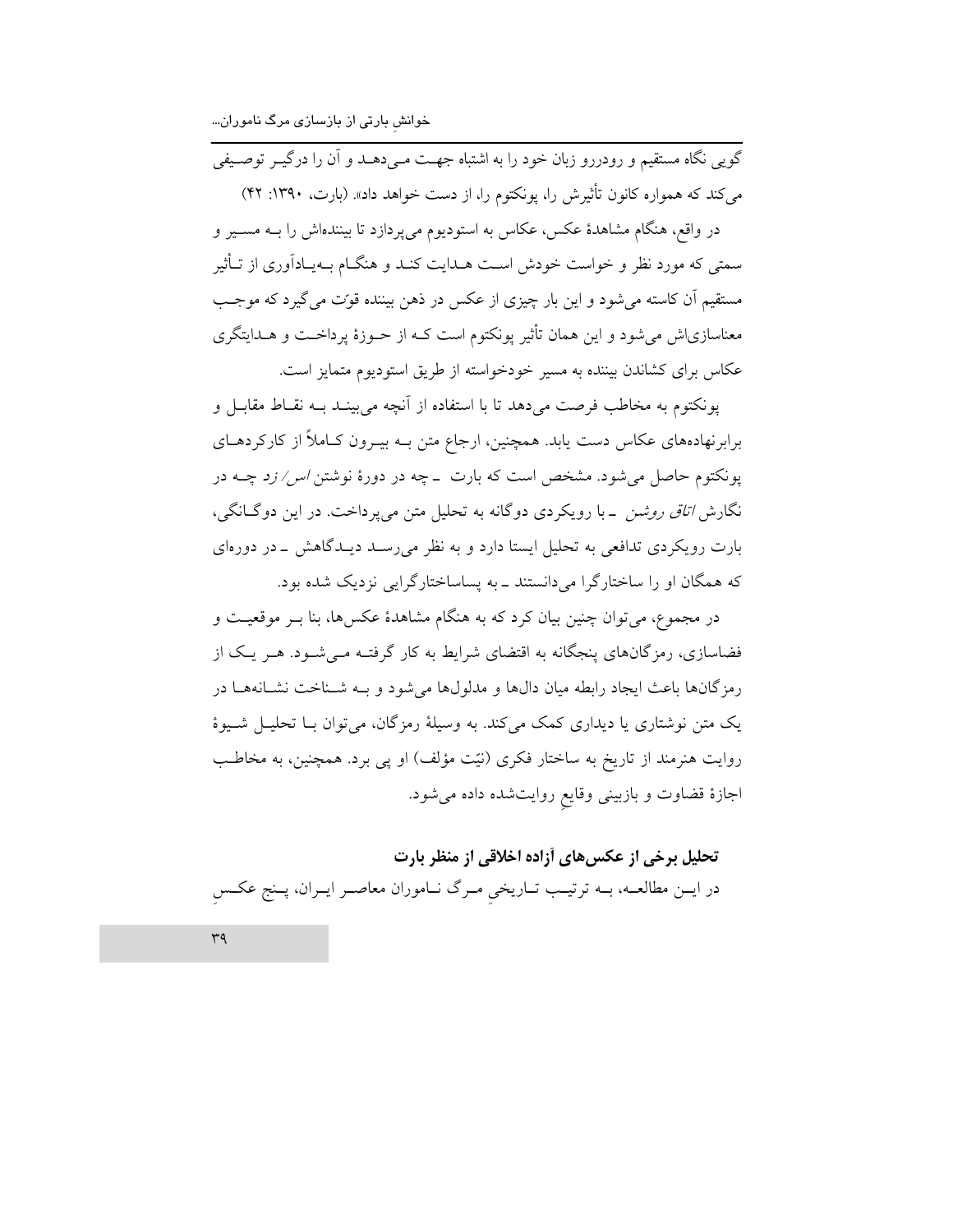صحنهپردازیشده به دست آزاده اخلاقی با رمزگانهای بارت بررسی میشود. همان طـور که پیش تر توضیح داده شد، بارت هر شکل روایت را بر پنج رمزگان استوار میداند: یکی از آنها رمزگان فرهنگی است که مخاطب را بـرای معنـاسـازی فعـال مـیکنـد و، از ایـن طریق، مخاطب آنچه را که از دانش خویش یا زندگی اجتماعی به او منتقل شده است در متن جستوجو میکند. کاملاً روشن است که پونکتوم در این فعال سازی نقشـی اساسـی بر عهده دارد. به عبارت دیگر، این رمزگـان مجرای ارجاع متن به بیرون است. بـه وسـیلهٔ این رمزگان میتوان قالبهای گفتمانی فراتر از روایت مؤلف را بازیافت.

در مجموعهٔ مورد بررسی میتوان، با استفاده از این رمزگان، با تفسیر ارجاعات فرهنگـی بــا گفتمان تاریخ معاصر ایران آشنا شد. در تصویر ۱، برداشتِ مخاطب صـحنهٔ قتـل جهانگیرخــان صوراسرافیل، بر اساس دانش کلی و عمومیاش از این کشتار ظالمانه، بیعدالتی دستگاه حـاکم در آن روزگار است. رمزگان فرهنگی به مخاطب اجازه میدهد تا به اخلاق رجـوع کنـد و، بـر مبنای آن، آنچه می بیند قضاوت کند. در واقع، مخاطب پیش از آنکه جهانگیرخان صوراســرافیل را به عنوان یک روزنامهنگار مبارز بشناسد، از فضای عکس و بر حسب پیشفرضهای اخلاقی وقوع چنین قتلی را برای او هم ظالمانه هم اجتنابناپذیر می یابد.

أنچه در این تصویر بازسازی شده توجه بیننده را جلب میکند وجود یک عکاس بـا دوربین و سهپایه در آن روزگار است. او نیز در حال هدایت و ثبت یک رخداد است و گویی برای پرتابکردن محکومان به داخل چاو مرگ آنها را آماده مـیکنـد تـا عکـس مناسب را بگیرد. وجود آزاده اخلاقی در عمق تصویر، که به کارگردانی و صحنهپردازی عکاس می نگرد، فرصتی به بیننده میدهد تـا میـان کـار او بـا بازسـازی تـاریخ و آنچــه عکاس صحنه انجام میداده فاصلهای ایجاد کند و به مقایسه بپردازد. ایــنگونــه بــه نظـر می رسد که قرارگرفتن عکاس در جایگاه خاصی از قاب تصویر بلافاصله نظر بیننـده را به خود جلب کرده و نقطهٔ ورود و برش به درون تصویر می شود و این همـان کـارکرد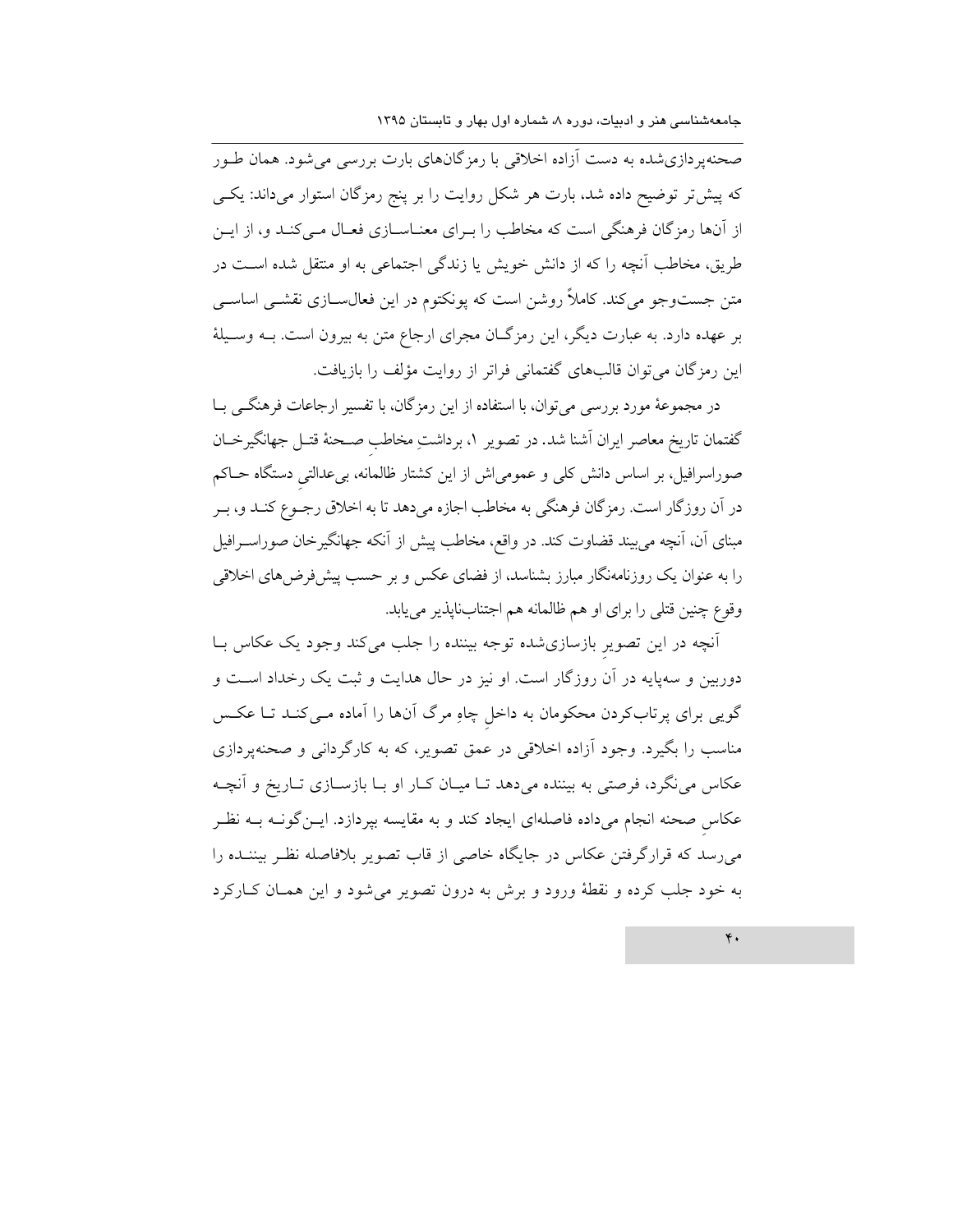خوانش بارتی از بازسازی مرگ ناموران...

خويش از روايت اين تصوير فرامي خواند.



۔<br>تصویر ۱. صحنهپردازی مرگ جهانگیرخان صوراسرافیل، سوم تیرماه ۱۲۸۷، باغ شاه، تهران

رمزگان پرواَپرتیک، در واقع، حاصل روابط علّت و معلولی و نظام زمانی و مکانی و تقدم و تأخر رویدادها از منظر راوی آن رخداد اسـت. بــه عبــارت دیگــر، نیّــت و پیــام مؤلف را می توان از طریق این رمزگان بازخوانی کرد. «مفهوم پروآیرتیک به قوهٔ عقلانـی تشخيص يك پيامد يا نتيجة يك كنش اشاره مي كنـد» (Barthes, 1990: 17). ايــن نــوع رمزگان در همهٔ عکسهایی که به تحلیـل عکـاس از یـک واقعـه مربـوط باشـد یافـت می شود، زیـرا عکـاس از ایـن طریـق روایـت خـویش را در اثـرش بـازمی گویـد و سلسلهحوادثی را که رِخ داده است به توالی توصیف میکند و گاه روابط علّی و معلولی ايـن وقـايع را نيـز توضـيح مـى‹هـد. از نظـر بـارت، «ايـن رمزگـان فقـط فهرسـتى از کنش هاست که خوانش یک متن را آسان می کند.» (Ibid: 18)

در جریان دریافت رمزگان پروآیرتیک است که مخاطب در تعـدادی از عکـس۵هـای صحنهپردازی شدهٔ آزاده اخلاقی از وقوع قتل، مرگ یا کشتار مطلع مـی شـود و اطلاعاتی

`. عکس های مقاله از کاتالوگ مجموعهٔ *به روایت یک شاهد عینی ا*ست و با اجازهٔ صاحب اثر استفاده شده است.

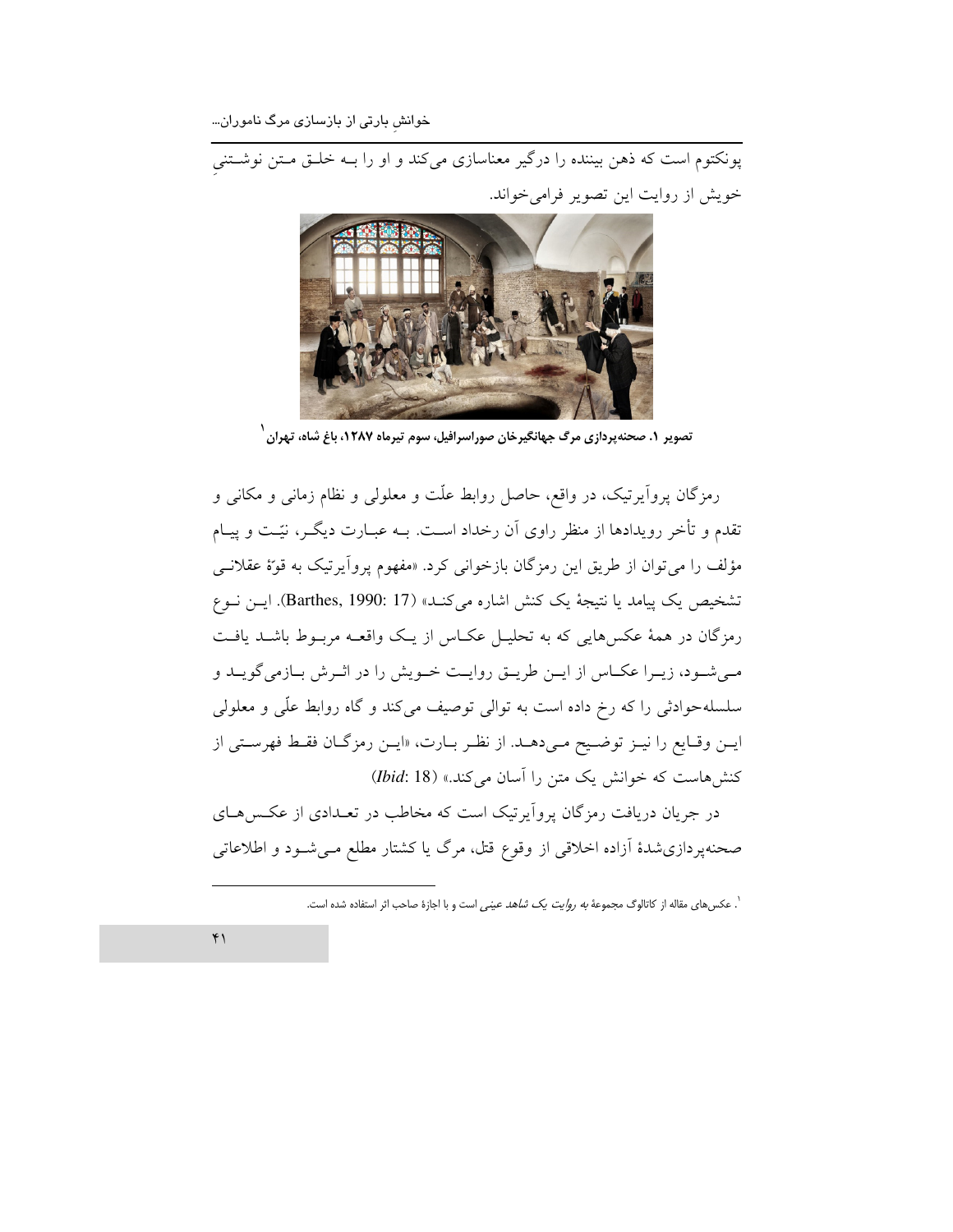دربارهٔ شخصیتهای تاریخی به دست مـی آورد و بـه ایـن وسـیله از انگیزهها و دلایل حضور آنها در مکانها و موقعیتهای مشخص آگاه می شود.



تصویر ۲. صحنهپردازی مرگ محمد فرخی یزدی، بیستوپنجم مهرماه ۱۳۱۸، زندان قصر، تهران

از باب نمونه، در تصویر ۲، رمزگان پروآیرتیک برای درک قتل محمد فرخی پــزدی چنین تفسیر می شود: جسد شاعر روی تخت اتاق افتاده است. دیوارهای اتاقی که شاعر در آن محبوس بوده با شعرهایی از او پُر شده است؛ این موضوع نشان مـیدهـد کـه، از نظر عکاس، مقدماتِ قتل شاعر أزادیخواه در دوران استبداد رضاشـاه پهلــوی از پــیش فراهم شده است. دو پزشک بر بالین او قرار دارند تــا مـرگ او را تأییــد کننــد. در ایــن عکس و عکسهای دیگر این مجموعه، بازسازی مستند موجود در هر عکس بـه نقـل روایت بسیار کمک میکند و به مخاطب عکس اجازه میدهـد، بـر اسـاس رویـدادها، حركتها، و فعاليتها، مجموعهٔ كـنشرهـا را بيابـد و نـامگـذارى كنـد، مثـل جزئيـات صحنهپردازی که به مخاطب اطلاعاتی راجع به علّت پرداخت صحنه میٖدهد یا واکـنش اطرافیان مقتول که به وسیلهٔ آن می توان قتل شاعر را توصیف کرد.

حسین مکی در مقدمهٔ *دیوان فرخی یزدی* (۱۳۵۷) دربارهٔ این شاعر آزادیخواه ذک

 $YY$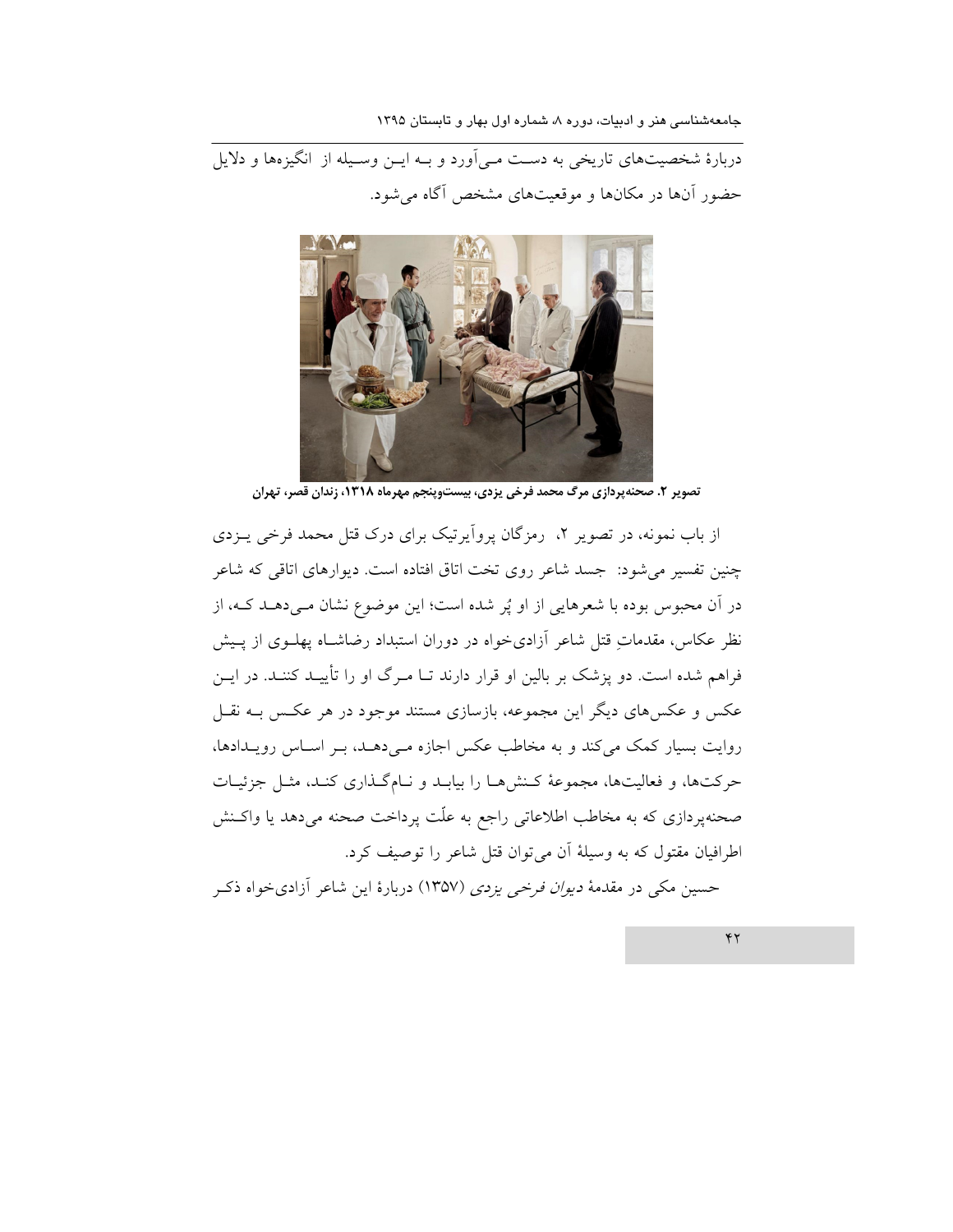می کند که نخست به بهانهٔ اتهام بدهی به زندان شهربانی میافتد، اما، به سبب اینکــه بــه سرودن اشعار تند سیاسی ادامه میدهد، از آنجا به زندان قصر منتقل میشود و کمی بعد در همان زندان خودکشی میکند، ولی مأموران او را نجات مـیدهنـد و بـه بیمارسـتان زندان منتقل میکنند (فرخی یزدی، ۱۳۵۷: ۷۱). سرانجام، در پی گزارش جاسوسـان بـه رئیس زندان، مبنی بر اینکه فرخی همچنان در بیمارستان نیز اشعار سیاسی مے سـراید و بر دیوارها می نویسد یا بین زندانیان منتشر می کنـد، او را بـه سـلول انفـرادی مـی برنـد. سرانجام، در شب بیستوینجم مهرماه ۱۳۱۸ او را به بیمارستان زندان قصـر مـیبرنــد و با اَمیول هوا، که دژخیم معروف پلیس اَن زمان، پزشک احمدی، به او تزریــق مــیکنــد، به زنـدگی اش خاتمـه مـی دهنـد (همـان). امـا، در روايـت آزاده اخلاقـی و در عكـس صحنهیر دازی شدهاش ترکیبی از چند مکان و زمان در یک عکس ساخته و یرداخته شده است و به عنوان رمزگان پروآیرتیک میتوان گفت کـه تفسـیر او از رخـداد مـرگ ایـن شاعر نامور چنین بوده است:

«ابتدا آمدند شیشههای درها و پنجرههای اتاقی را که در زنـدان موقـت معــروف بــه حمام است گل سفید مالیدند ... سپس، فرخی را آوردند و در آن محل انداختند ... درْ با حضور نگهبان و بازرس مخصوص باز می شد تا ما بتوانیم دوا و غذا به فرخی بدهیم». `

از سوی دیگر، قراردادن تعمدی دو مرد با رویوش سفید پزشکی در کنار تخت و بهویــژه مأمور پرستاری که سینی غذای مقتول را حمل میکند، در جایگــاه یــک ســوم ســمت دیگــر قاب تصوير، نشاندهندهٔ كاركرد مفهوم استوديوم است، زيرا باعـث مـىشـود بيننـده سلسـله توالی رخداد مرگ را ــ اَنچنان که منظور راوی این صحنهٔ بازسازیشــده اســت ــ درک کنــد؛ حتی به تصویر کشیدن اینکـه قربـانی اصـلاً بـه غـذایش لـب نــزده و مــرگ شــاعر بــر اثــر مسمومیت رخ نداده است. در واقع، اسـتودیوم در ایــن تصــویر صــحنهپــردازیشــده باعــث

۰۱. برگرفته از متن کاتالوگ نمایشگاه

 $\mathsf{r}\mathsf{r}$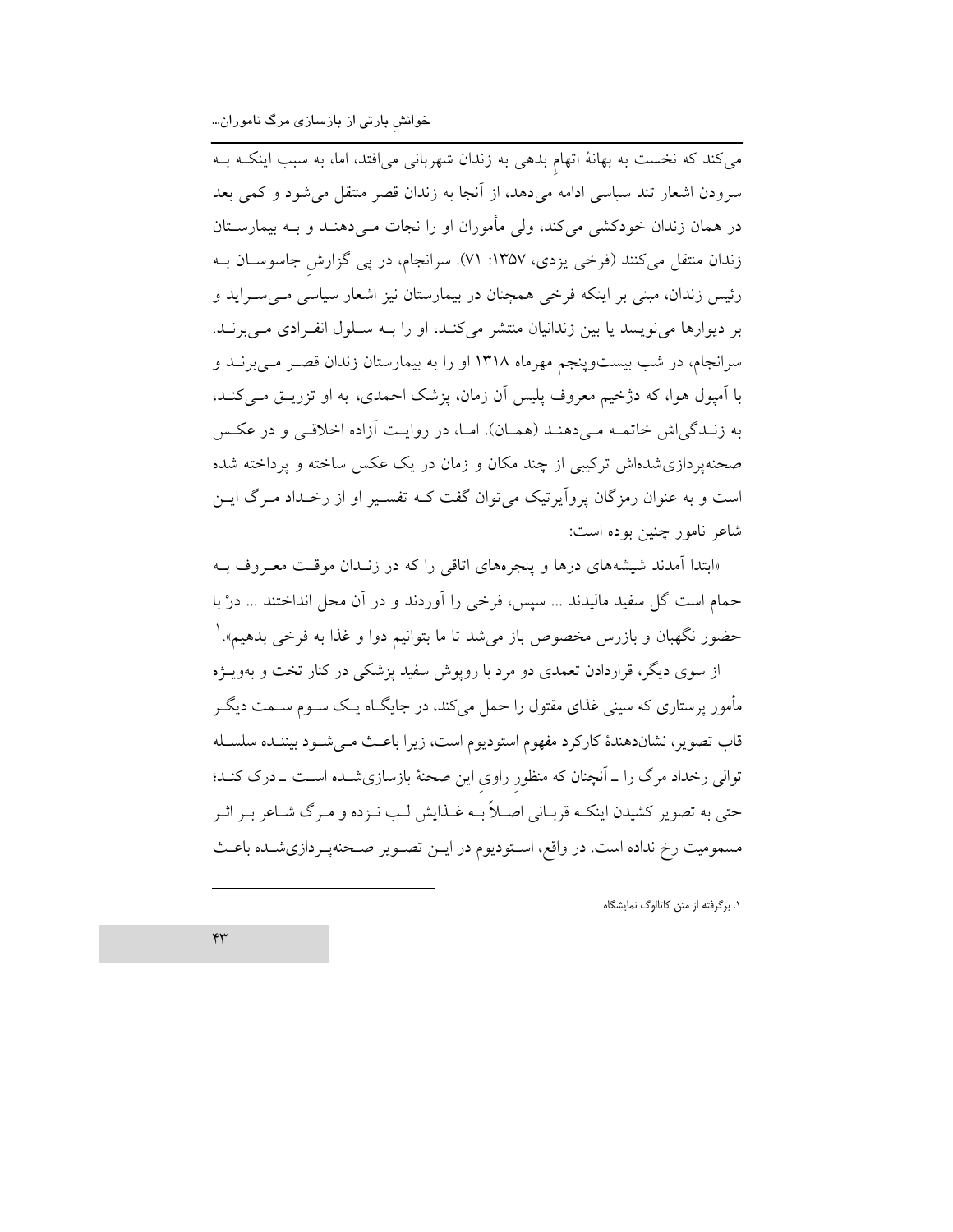می شود تا بیننده به ترتیب و روال رخداد طبق اَنچه مورد نظر عکاس بوده هــدایت شــود. از این رو، با متنی خواندنی، به تعبیر بارتی، مواجهیم.

از دیگر رمزگانهای بارتی رمزگان دالی است که موجب مـیشـود بیننـده مـتن نوشـتنی خویش را از مشاهدهٔ تصاویر معناسازی کند. مقصـود بـارت از رمزگـان دالـی همانـا عبـور خواننده از دلالت صریح به ضمنی است. بدین ترتیب، مخاطب، برای خوانش یک مـتن، در حین کنکاش در مجموعهای از واحدهای کوچک معنایی، که به طور ضمنی بر وجود شــیء، شخصیت یا مکانی دلالت میکند، متمرکز میشود. در تصویر ۳، که اختصاص دارد به مـرگ غلامرضا تختی، کشتی گیر اسطورهای در فرهنگ مردمپسـند ایرانـی، بـا وجـودی کـه همـهٔ نشانهها، حتى وصيتنامهٔ او در دستان يكي از مردان، بايد بـر خودكشـي او صـريحاً دلالـت کند، نزد مخاطب این عکس چنین نیست و مرگ او را، آنچنانکه مقصود عکـاس اسـت، بـا دلالت ضمني، به قتلي به دست مأموران حكومت وقت معنا ميكند.



.<br>تصویر ۳. صحنهپردازی مرگ غلامرضا تختی، هفدهم دیماه ۱۳۴۶، هتل آتلانتیک، تهران مرور مطبوعات از هفدهم دیماه تا پایان اسفند ۱۳۴۶ ــ دربـارهٔ یــافتن علّــت مــرگ قهرمان برجستهٔ کشتی ایــران، کــه محبــوب مــردم بــود و ضـــمناً گــرایش۵حـای سیاســی معترضانه به حکومت وقت داشت \_نشان مـىدهـد کـه پيـداکردن وصـيتنامـهاى از غلامرضا تختی در اتاقش، که هیچ کس را مسئول مـرگ خــود نمــیدانســت، بــر جنبــهٔ

 $\overline{\mathbf{y}}$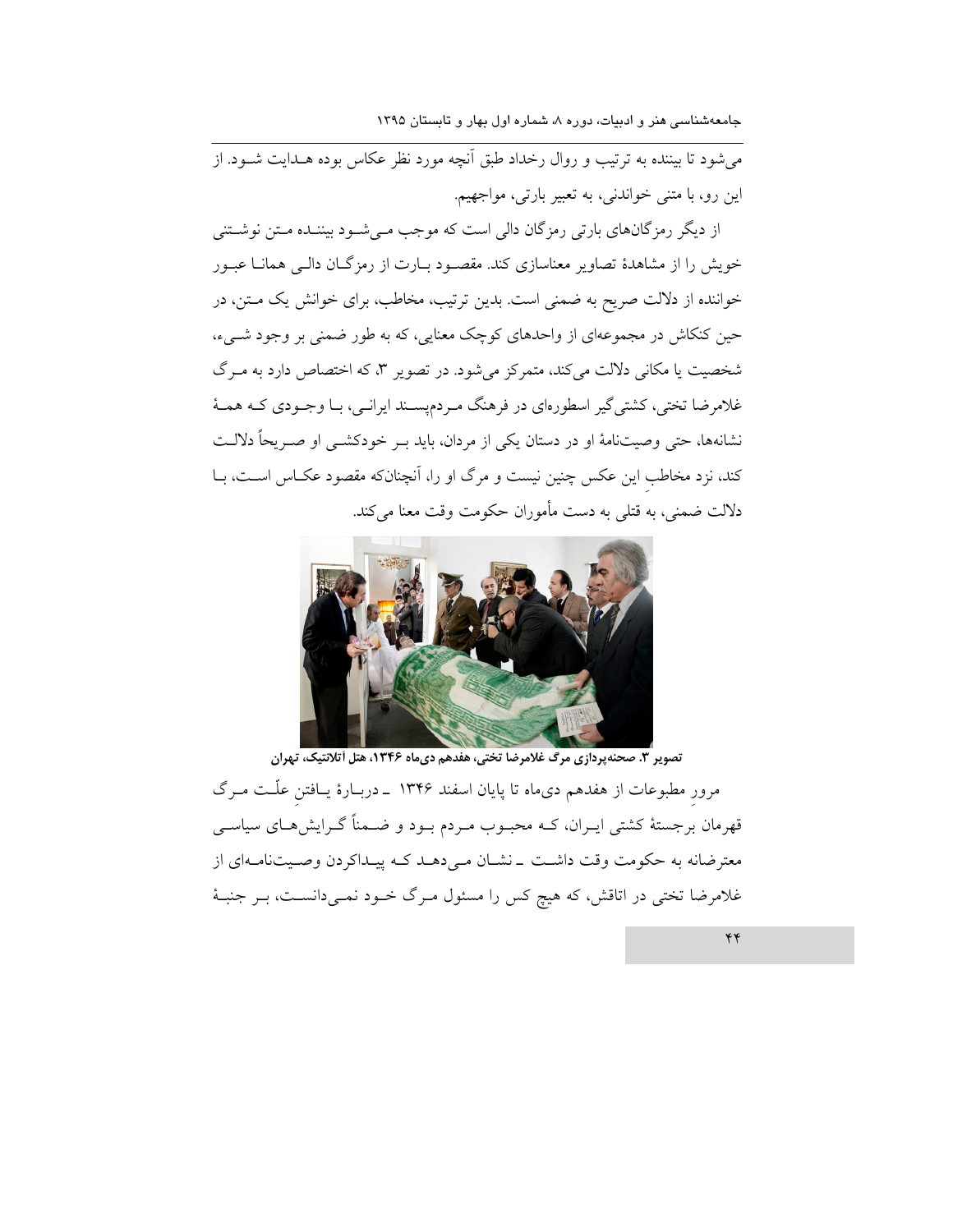يُرابهام مرگ او افزوده بود. نوشـيروان كيهـاني، خبرنگــار روزنامــهٔ *اطلاعــات*، هجــدهم دی.ماه ۱۳۴۶، در این روزنامه به روزها و ساعتهای آخـر زنـدگی ایــن قهرمــان نــامور پرداخته بود و از نوشتن دو وصیتنامه \_یکی دو روز قبل از مرگ و دیگری یافتهشـده در یکی از اتاقهای هتل کنار تخت او \_پرده برداشته بود. تختـی در وصـیتنامـهٔ دوم هیچ کس را مسئول مرگ خود ندانسته بود، اما دوسـتداران او چنـین اعترافـی را هرگـز باور نکردنـد و او را قربـاني طرفـدارياش از محمـد مصـدق و محبوبيـت مردمـي|ش دانستند (کیهانی، ۱۳۴۶). ظاهراً یونکتوم تصویر همین وصیتنامـه اسـت کـه در دسـت مأمور حکومتی در پایین تخت باعث فعالشدن ذهن بیننده می شود تا ادراک خـویش را از این مرگ معناسازی کند و رخدادی تاریخی را به مرزهای اسطوره دگر گون سازد.

چهارمین رمزگان بارتی که موجب به وجود آمدن متن نوشتنی بـرای بیننـدهٔ خــلاق می شود رمزگان دیگری به نام «نمادین» است؛ این رمزگان بـه هنرمنـد اجـازه مـیدهـد اثرش را چون موقعیتی نمادین جلوهگر کند. پیشتر، بارت با بهکـارگیری رمزگــانهــای خویش برای تحلیل یک متن واقع گرای کلاسیک، مانند داستان *سارازین* در کتـاب *اس/* رد نشان داده بود که واقع گرایی آنچنانکه خود را نشان میدهد بهیشبهه نیست؛ واقع گرایی بر این تصور پافشاری میکند که آنچه به عنوان واقعیت تصویر شده است به گونهای برابر با آشکاری حقیقت است. «بارت این تصـور را بــا نشــاندادن اینکــه زبــان شفاف نیست و آنچه که به عنوان واقعیت ارائه میشود، در واقـع، بــهشــدت برســاخته است اعلام كرده بود» (احملدي، ١٣٩٢: ٢۴١). در اينجـا، آزاده اخلاقـي نيـز گرچـه مى كوشد با واقع گرايى رخداد انهـدام خانــهٔ تيمــى مخالفــان حكومـت وقـت را تجســم بخشد، به طرزی تمثیلی، از واقعیت فراتر رفته است. از این رو، رمزگان نمـادین بیننـده عکس او را به مؤلف تبدیل می کند. «این رمزگان نشان می دهد کـه چگونـه هنرمنـد بـا واردکردن خودش به اثر کارش را بـه واقعیـت نزدیـک مـی کنـد» (Furst, 1988: 103).

 $\mathfrak{r}_\Delta$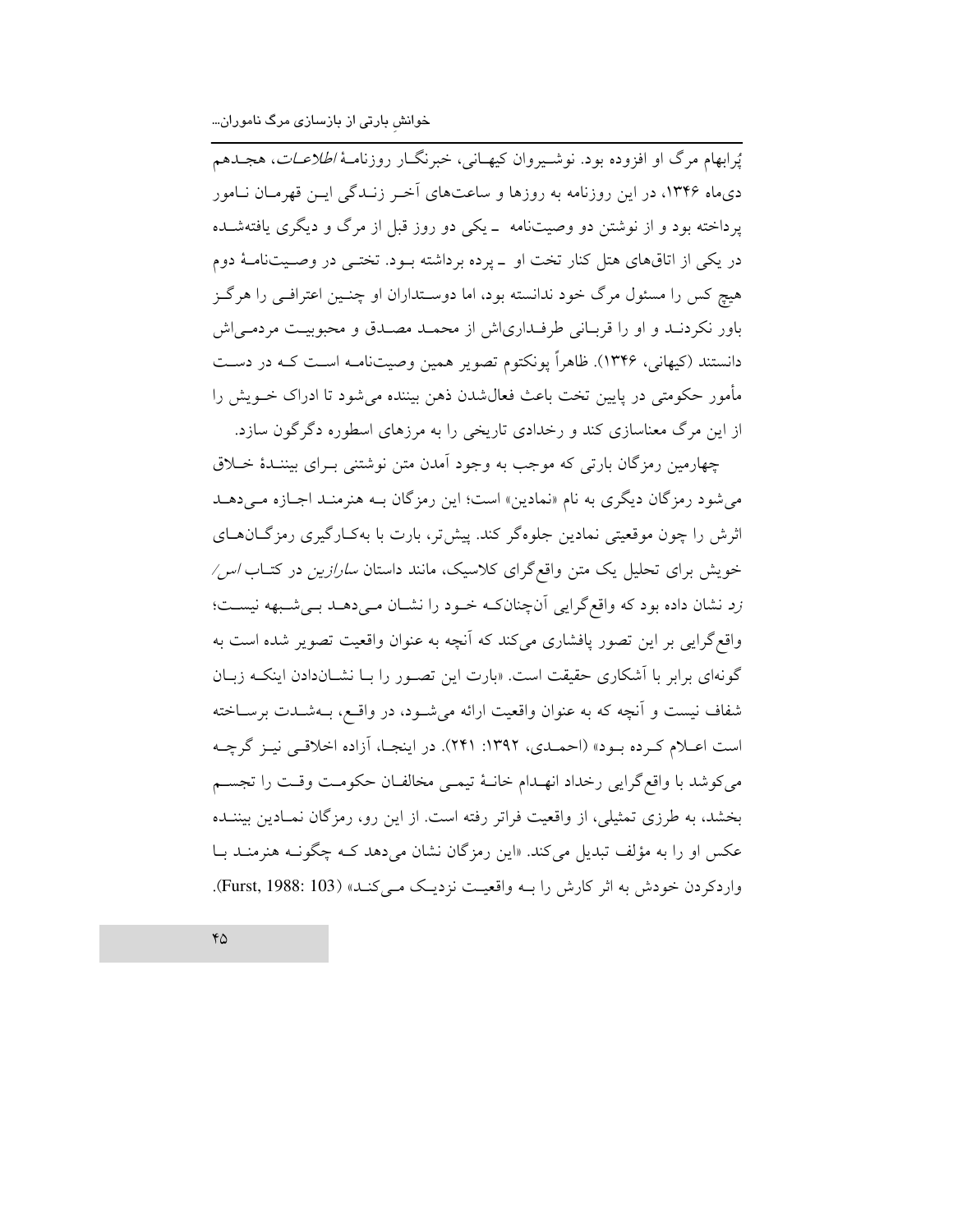در این مجموعه عکسها، آزاده اخلاقی در همهٔ عکسها حضـور دارد و حضـور راوی در اثر به مثابهٔ تفسیر اوست؛ یعنی به وسیلهٔ آن می خواهد صحت اطلاعـاتی را کــه بــه مخاطب می دهد تأیید کند. او خود را داخل هر عکس ارائــه مــی کنــد، امــا نــه در نقطــهٔ کانونی دید بینندگان، بلکه اغلب در گوشهای از قاب به صورت یک نـاظر. ایـن گونـهٔ نمایش راوی در عکس چیزی است که بارت دربارهٔ رمزگان نمادین پیش تر مطرح کرده بود؛ از این روست که «نویسنده، در جاهایی از متن، مفاهیم نمادین را وارد متن می کنـد و با این عمل مخاطب را سوژهای از روند روایت خود می کند» (همان). با ایـن تمهیـد، مخاطب این مجموعه عکسها را می بیند و تجربه و قضاوت مـیکنـد، نیـز بـا حضـور راوی ظرفیت خوانش مخاطب تقویت می شود. رمزگان نمادین در برخی از تصاویر این مجموعه بهخوبی همچون روایتی ورای واقعیت ارائهشده درخور بررسی است. از بـاب نمونه، در صحنهٔ مرگ حمید اشرف و شماری دیگر از همفکرانش (تصویر ۴)، حضـور عکاس در مقایسه با سایر عکس های آزاده اخلاقی متفاوت است.



تصوير 4. صحنهپردازي مرگ حميد اشرف، هشتم تيرماه 1355، خانهٔ تیمی در مهرآباد جنوبی، تهران

اگر حضور عکاس را در سایر عکسهـا، بـر مبنـای رمزگـان نمـادین، مُهـر تأییـدی بـر صحنهسازي شدن واقعيت عكس در روايت بدانيم، نمايش تصوير او در أينه بـه عـدم تطـابق

 $Y \in$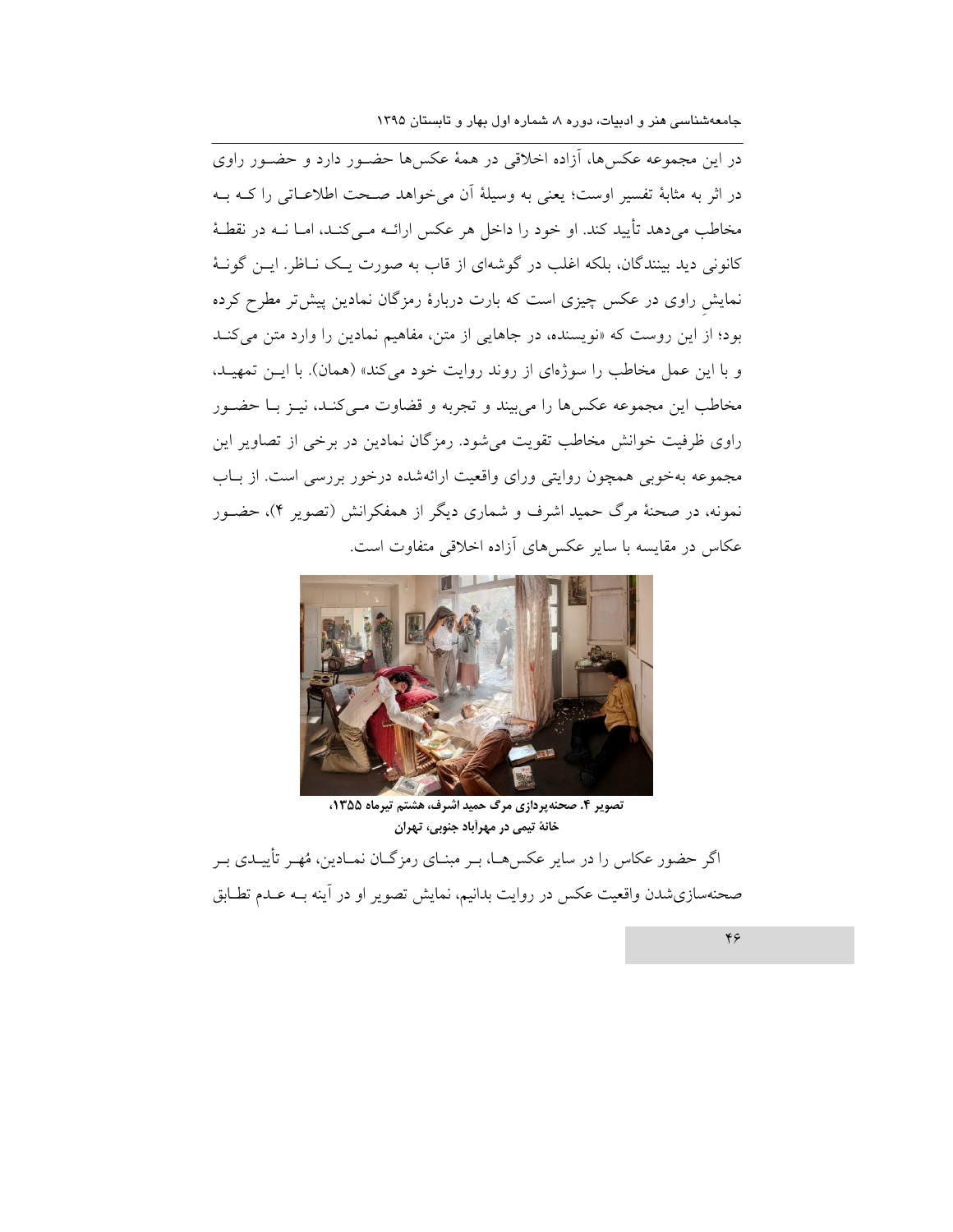صحنهآرايي اين قتل با واقعيت اشاره مي كند. بـر طبــق اظهــارات ثبــتشــده از مطلعــان ايــن واقعه، کشتهشدن یک چریک چپگرا، که در نبرد با حکومت وقـت هیبتـی افســانهای یافتــه بود، به گونهای نمادین پایان نظریهای بود که «جنگ مسلحانه را هم استراتژی هـم تاکتیـک» میدانست. کما اینکه، پس از انقلاب اسـلامی، سـازمان منـادی چنـین اندیشـهای خـود بـه چندین سازمان دیگر تجزیه شد و با انتقاد از مشــی مســلحانهٔ پیشــین خــود در مســیر کــاملاً متفاوتی قرار گرفت. محمود نادری، در کتابش (۱۳۹۰)، از این گروه جوانان انقلابسی بـا نــام «شورشیان أرمانگرا» یاد کرده است؛ جوانانی که تحت تأثیر اندیشهٔ ایجاد انقلاب با اتکI بـه شمار معدودی از نیروهای مسلح چریکی، به جای سازماندهی مردم، در قالب مبارزهٔ حزبـی قرار داشتند (نادری، ۱۳۹۰). آنچه بارت پونکتوم یک عکس میخواند به نظر میرسد وجـود جسدي باشد كه دقيقاً در وسط قاب عكس گنجانده شده اسـت؛ در حـالـي كــه مــأموران دو زندانی سیاسی را از زندان به کارزار اَوردهاند تــا چهـرهٔ حمیــد اشــرف را شناســایی و تأییــد کنند. بینندهٔ عکس با نمادهایی، مانند کتابهای پراکنده بر روی زمین، به معانی تازهای فراتـر از آنچه عکاس در صحنه کنار یکدیگر قرار داده است می رسد. از دید بیننـده، پراکنـدهبـودن کتابهای مختلف در گوشه و کنار دلالتی ضمنی است بر ذهنیات این نیروهای رزمنده.

تا كنون به واسطهٔ چهار رمزگان بارت عكسرهـا تحليـل شـد. امـا، شـايد ينجمـين رمزگان بارت، که بیننده را به فرهنگ دورهای خاص در یک تصـویر وارد مـی کنـد، از قویترین پونکتوم برخودار باشد و باعث شود کـه بیننـده بـا خیـرهشـدن بـه تصـویر و حرکتدادن چشم بر نقاط مختلف گرافیک تصویری به فهم فرهنگ دورهای خـاص یــا مردمان و مکان خاص به گونهای ویژه معناسازی کند. تصـویر ۵ بـه عملیـات خیبـر در سال ۱۳۶۲ در خاک کشور عراق اختصاص دارد. در ایــن عملیــات، جزیــرهٔ مجنــون بــه تصرف نیروهای ایران درآمد و برادر کوچک مهدی باکری شهید شد. سال بعد (۱۳۶۳)، نیروهای عراقی موفق شدند منطقه را بازپس گیرنـد و ایـن بـار مهـدی بـاکری، فرمانـده

 $\mathbf{y}$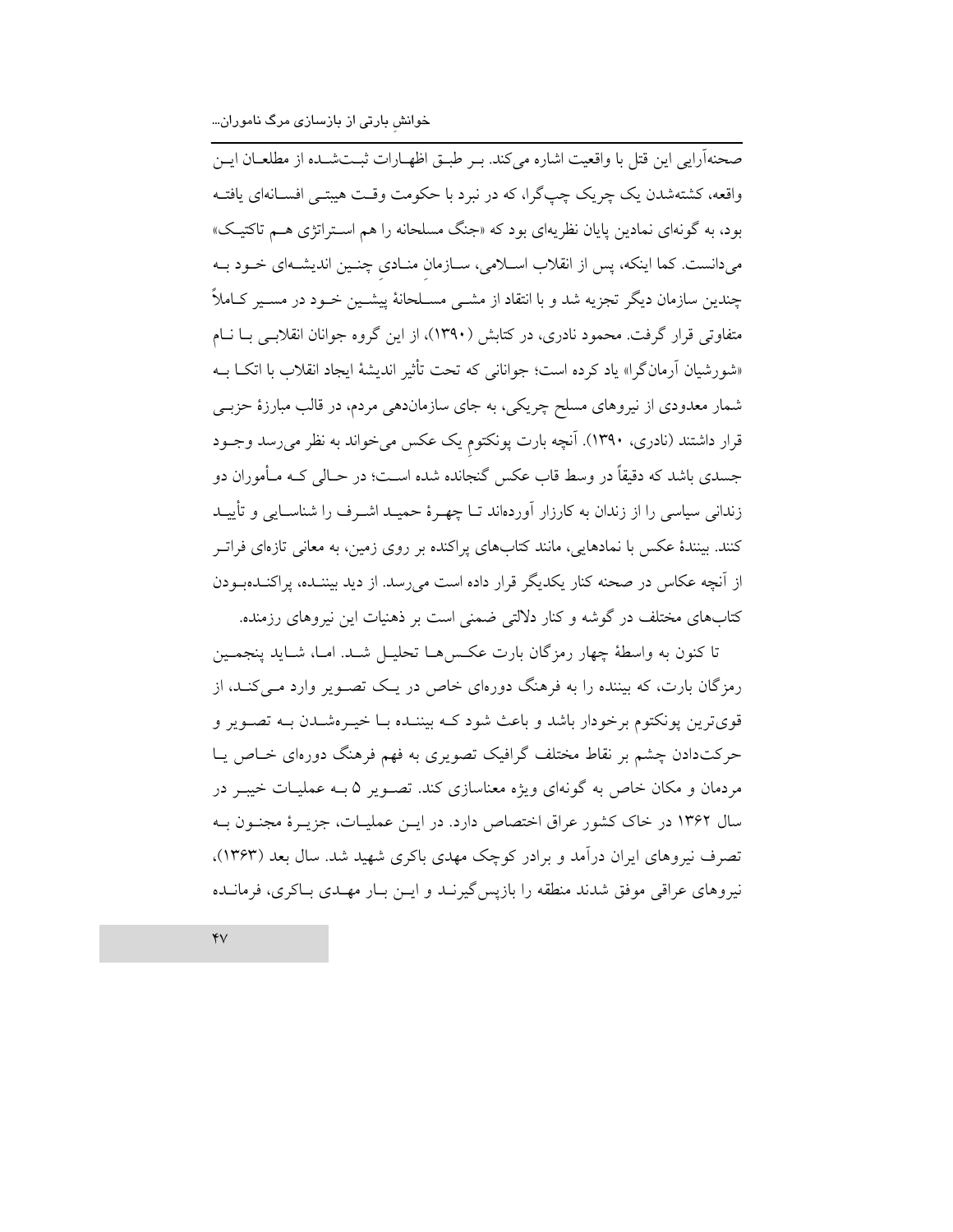لشکر، به شهادت رسید و از پیکر او اثری باقی نماند. تصویر ۵ به بازسازی این رخـداد مربوط می شود. در گوشهای از انتهای تصویر آزاده اخلاقی در حالتی نیمخیز روی زمین حضور دارد. بینندهٔ امروز، که با فاصلهٔ زمانی بیش از سی سال به این صـحنه مـی نگـرد، فرهنگ شجاعت و ایثار و روحیهٔ جمعی رزمندگان را به گونـهای کـاملاً متفـاوت درک مي كند. اكنون فردگرايي در نتيجهٔ رشد مناسبات سـودجويانهٔ سـرمايهداري بـر اكثريـت جامعه حاکم شده است. ببینـده از خـود مـی پرسـد کـه بـهراسـتی راز ایـن مقاومـت و ایستادگی چه بود یا اساساً چه معنایی داشت؟

گرچه در وهلهٔ نخست اَتش حاصل از انفجار با رنگ سـرخ توجــه بیننــده را جلــب میکند، تصویر رزمندهای شهید، که در سمت چپ تصویر بر زمین افتاده، در حـالی کـه تصویر کوچکی از امام خمینی را بر سینه دارد و با آرامش شـهادت را پذیرفتـه اسـت، می تواند پونکتوم عکس باشـد؛ زیـرا بیننـده را بـه درک و معناسـازی|ی تـازه از علـت یایداری ایرانیان در برابر دشمن دعوت میکند. در واقع، رمزگان فرهنگی بارت بـه توضیح این معنا میپردازد که وقوع رخدادها با شرایط تاریخی و اجتماعی خاص خود، که از آن می توان به شرایط فرهنگی تعبیر کرد، ارتباط ناگسستنی دارد و بـرای بیننــدهای که از آن شرایط دور است دریچهای برای سـاخت معنـایی تـازه فـراهم مـیکنـد. هـیچ نشانهای مبنی بر اینکه بیننده بتواند اطمینان داشته باشد که مهـدی بـاکری کـدام یـک از پیکرهایی است که بر زمین افتاده در عکس وجود نـدارد. گــویی رزمنـدگان بــا هــویتی جمعی در این نبرد شرکت می کردند و شهادت نشانهای از تفرد بـه شـمار نمـی رفـت. رمزگان فرهنگی، از طریق مجرایی که پونکتوم به ذهن بینندهٔ این عکس بـاز مـیکنــد، باعث می شود معناسازی از دوران پیش در ذهن او شکل بگیرد.

 $Y_A$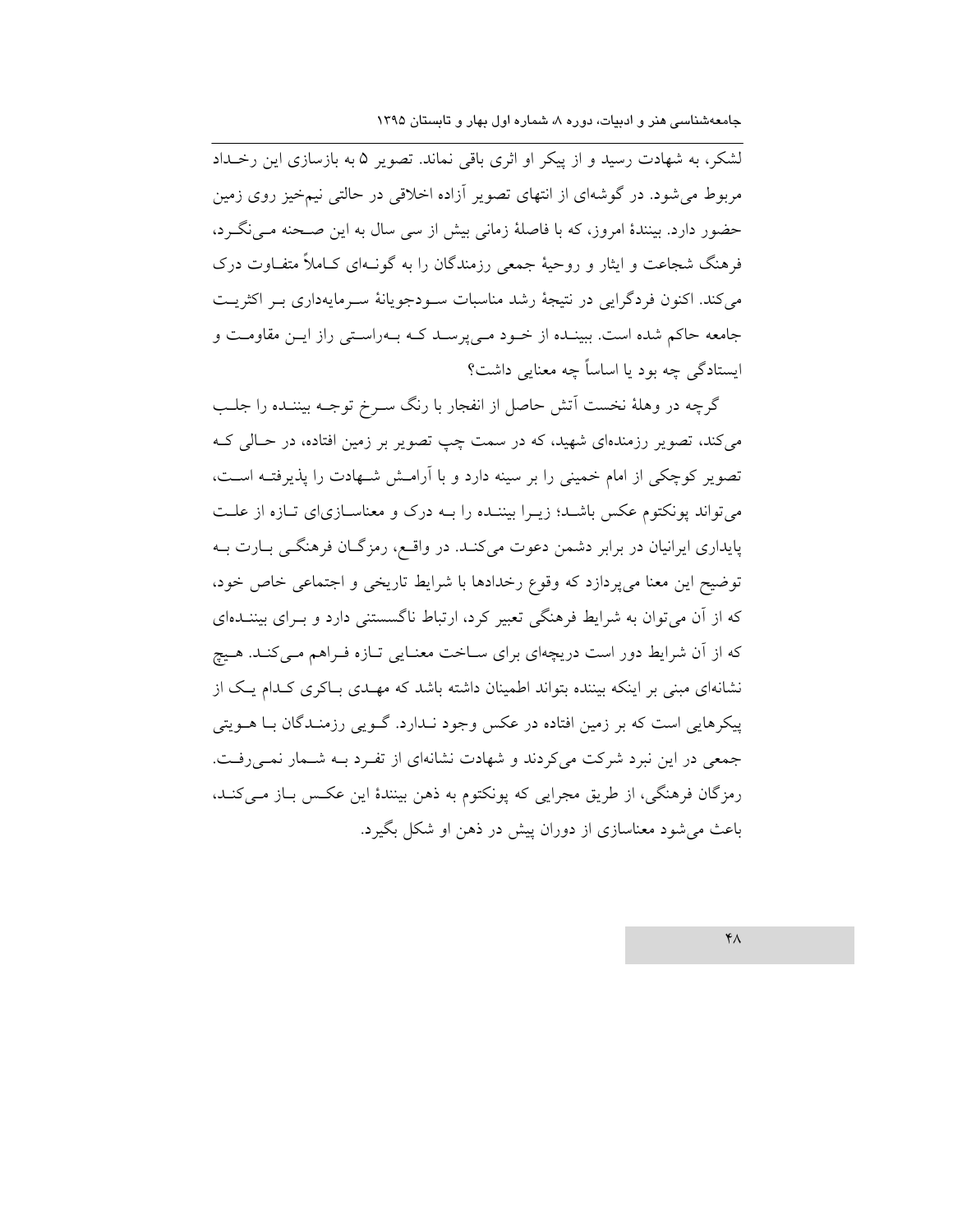خوانش بارتی از بازسازی مرگ ناموران...



تصویر ۵. صحنهپردازی شبهادت مهدی باکری، بیستوپنجم بهمنماه ۱۳۶۳، جزیرهٔ مجنون، عراق

### نتىجەگىرى

در این مطالعه، پنج عکس از مجموعه عکسهای صحنهپردازیشـدهٔ اَزاده اخلاقـی، هنرمند جوان ایرانی، با نام *به روایت یک شاهد عینـی - کـه دو بــا*ر، اســفندماه ۱۳۹۱ و دیماه ۱۳۹۴، در گالری محسن در شهر تهران بـه نمـایش درآمـد ـ بررسـی شـد. ایـن مجموعه در اصل شامل هفده عکس است از بازنمایی مرگ شخصیتهـای مهـم تـاریخ معاصر ایران. این مجموعه ارجاعی است به وقایع تاریخ معاصر ایران؛ عکـاس کوشـیده است با روش صحنهپردازی به گونهای واقعهنا روایت خاص خود را در این عکسها بیان کند. با وجود این، خوانشی بارتی مبتنی بر تحلیل رمزگانی در این مطالعه نشــان داد که، علاوه بر روایت آزاده اخلاقیی، میتوان برای تعدادی از عکسها روایت و معناسازی بیننده را نیز در نظر گرفت.

در این پژوهش، نظریات رولان بارت دربارهٔ رمزگانهای پنجگانه در کتــاب *اس/ زد* برای تحلیل یک متن به کار گرفته شد. در کتاب دیگر بارت، *اتـاق روشــن*، عکـس نیـز همچون یک متن معرفی شده است. با این جمع بنـدی نظـری، مـیتـوان بـا اسـتفاده از مفاهیم پونکتوم و استودیوم در کتاب *اتاق روشن* برای تحلیــل عکــس بــا رمزگــانهــای معرفی شده برای تحلیل متن ادبی در کتاب *اس/ زد* پیوستگی قائل شد. در تقسیمبنــدی

 $49$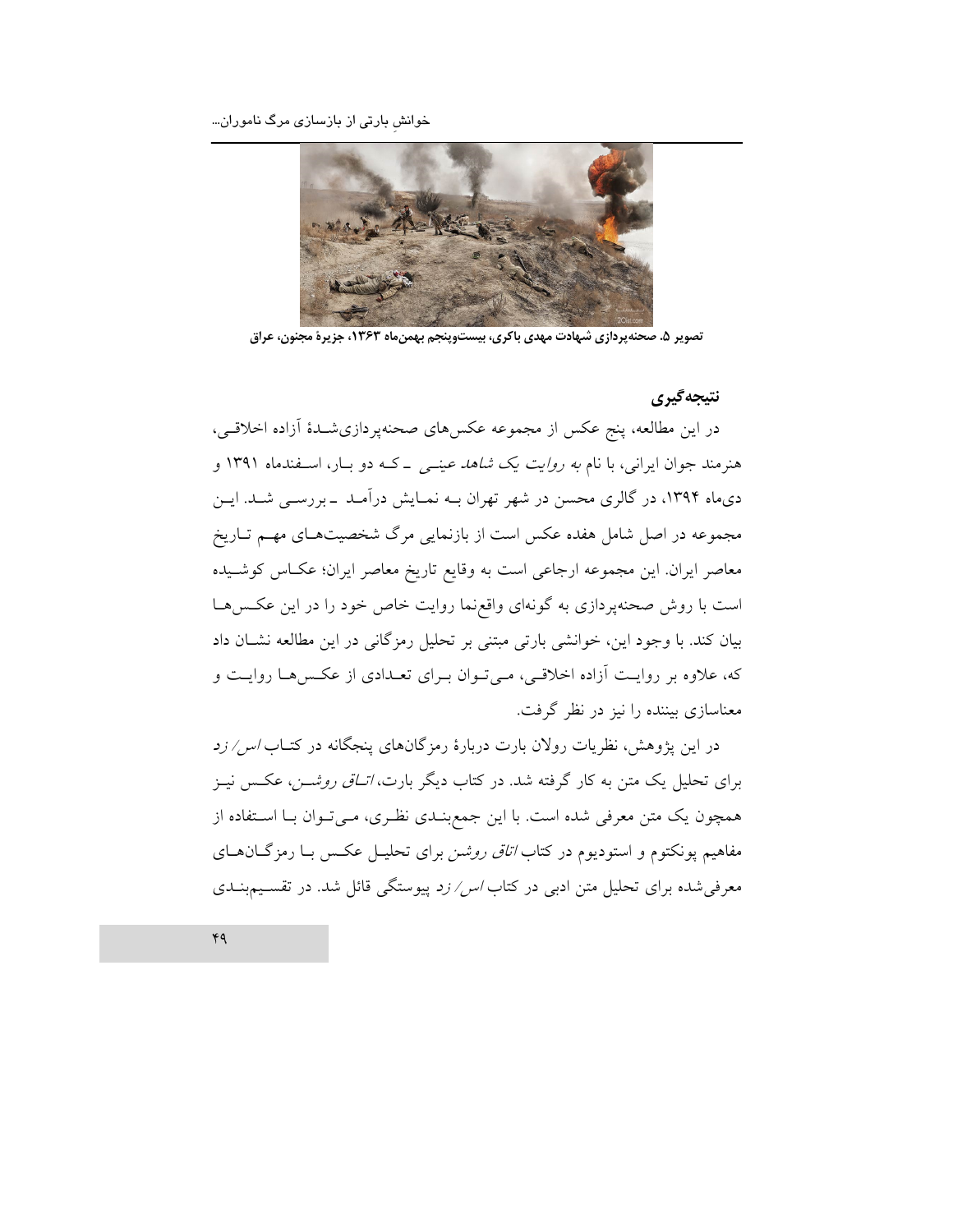متن به خواندنی و نوشتنی، دگرگونی نظریهٔ بارت از ساختارگرایی به پساسـاختارگرایی را می توان دریافت. بارت در تحلیل متن از رمزگانهایی نام مـیبـرد کـه بـا رمزگشـایی آنها متن تجزیـه و تحلیـل مـیشـود؛ ایـن رمزگـانهـا بـه مـتن خوانـدنی و نوشـتنی تفکیک پذیرند. در رمزگانهایی که بارت آنها را به متن خوانیدنی اختصاص می دهید نقش خواننده کمرنگ است و در رمزگانهای اختصاصیافته به متون نوشــتنیْ خواننــده نقش آفرینندهٔ متن را بر عهده میگیرد. در این مجموعه، عکاس تاریخ معاصـر ایـران را، به زعم خود، به وجهی واقعی به نمایش درآورده، اما تفسیر ایـن بازنمـایی را بـه عهـدهٔ مخاطب گذاشته است. در واقع، روایت موجود در ایـن مجموعـه یـک بـار بـه وسـیلهٔ عکاس و یک بار به واسطهٔ مخاطب بازگو میشود؛ روایت مخاطب بـا رمزگـانهـای رولان بارت تفسیر می شود و از طریق آن نگاهِ مخاطب به تاریخ معاصر روشن میگردد. آنچه اهمیت دارد و برای بینندهٔ عکسهای ایـن مجموعـه رخ مـیدهـد آن اسـت کـه واقعيت بازسازي شده جايگزين واقعيت تاريخي شده است.

در جامعهای که فقدان ثبت رخدادهای تاریخی به سبب غلبهٔ استبداد شـدت دارد، همواره واقعیت با افسانه آمیخته شده است. با اتکا به اینکه ماهیت جامعهٔ کوتاهمدت هم دلیل هم معلول فقدان طبقهای بالادست و نیز نهادهای اجتماعی برای شکل گیری مفهوم هویت ملی است، بنابراین، هویت ملی هنجاری است که باید بهتـدریج شـکل بگیـرد و تداوم و استمرار يابد (Katouzian, 2013). استقبال نسل جوان از نمايشگاه بــه *روايـت شاهد عینی ر*ا می توان رخدادی نوظهور و، در عین حال، تهدیدی دانست که ایــن نســـلْ تصویر بازسازی شده را معادل واقعهٔ تاریخی بینگارد. به هنگام جستوجـو در اینترنـت دربارهٔ افراد نام بردهشده، به عنوان نـاموران تـاریخ معاصـر ایـران، در کنـار تعـدادی از عکس های واقعی مربوط به روزگار آنان، عکسهای بازسازیشدهٔ آزاده اخلاقی دربـارهٔ مرگ آنان نیز پیش روی مخاطب قـرار مـی گیـرد. در زمانـهای کـه فرهنـگ تصـویری